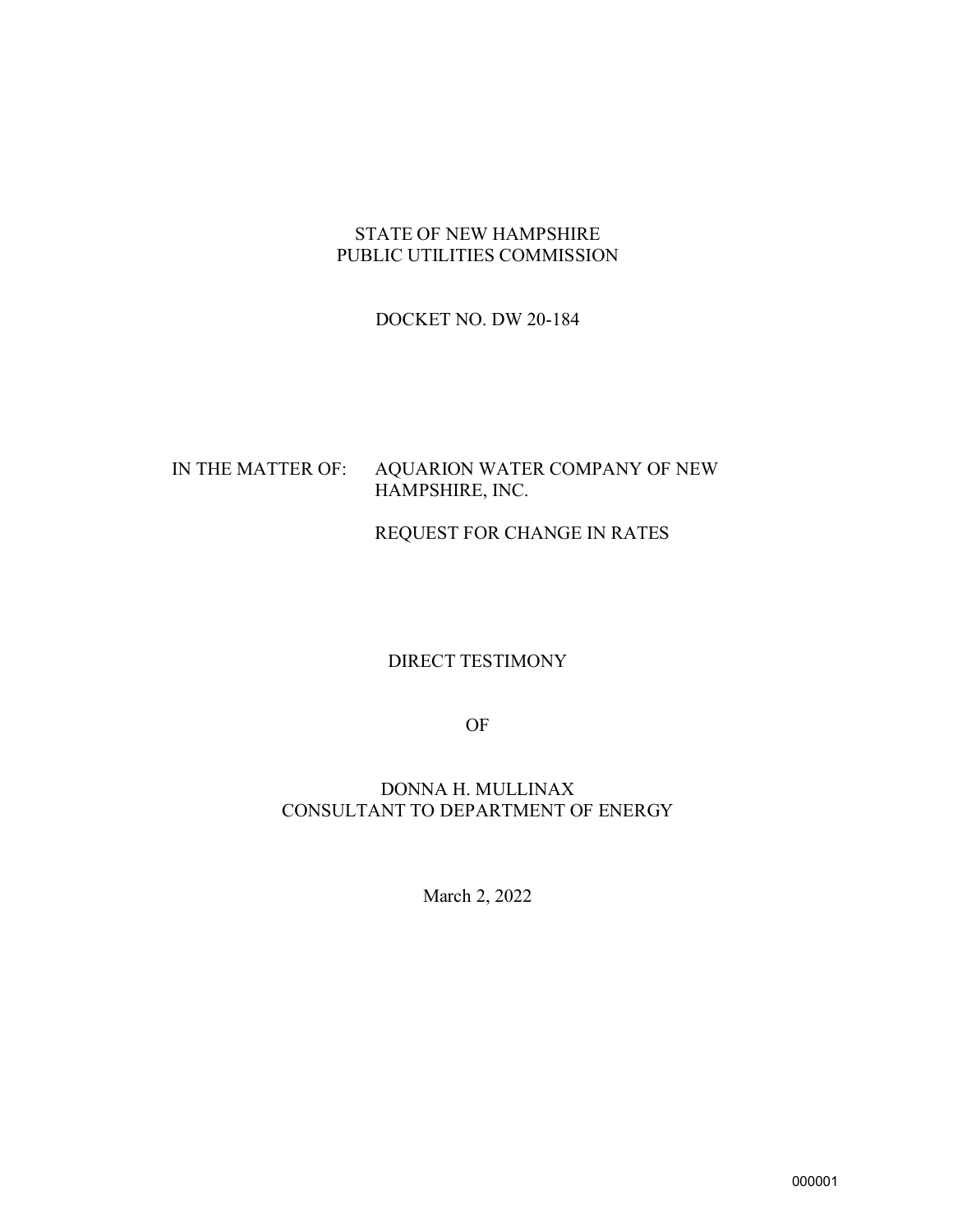#### TABLE OF CONTENTS

| Exclude Shareholder Focused Short-Term and Long-Term Incentive Compensation 19   |  |
|----------------------------------------------------------------------------------|--|
|                                                                                  |  |
| Remove Employee Benefits Increase 12-months Beyond Test Year and Modify Overhead |  |
|                                                                                  |  |
|                                                                                  |  |
|                                                                                  |  |
|                                                                                  |  |
|                                                                                  |  |
|                                                                                  |  |
|                                                                                  |  |
|                                                                                  |  |
|                                                                                  |  |
| Remove Eversource Aquarion Merger Costs Recovery Amortization30                  |  |
|                                                                                  |  |
|                                                                                  |  |
|                                                                                  |  |
|                                                                                  |  |

#### LIST OF TABLES

| Table 2: Summary of DOE's Recommended Adjustments and the Effect on Rate Base, Net |  |
|------------------------------------------------------------------------------------|--|
|                                                                                    |  |
|                                                                                    |  |
|                                                                                    |  |
|                                                                                    |  |
| Table 6: Costs Included in Test Year for August 23, 2019, Boil Water Event 18      |  |
|                                                                                    |  |
|                                                                                    |  |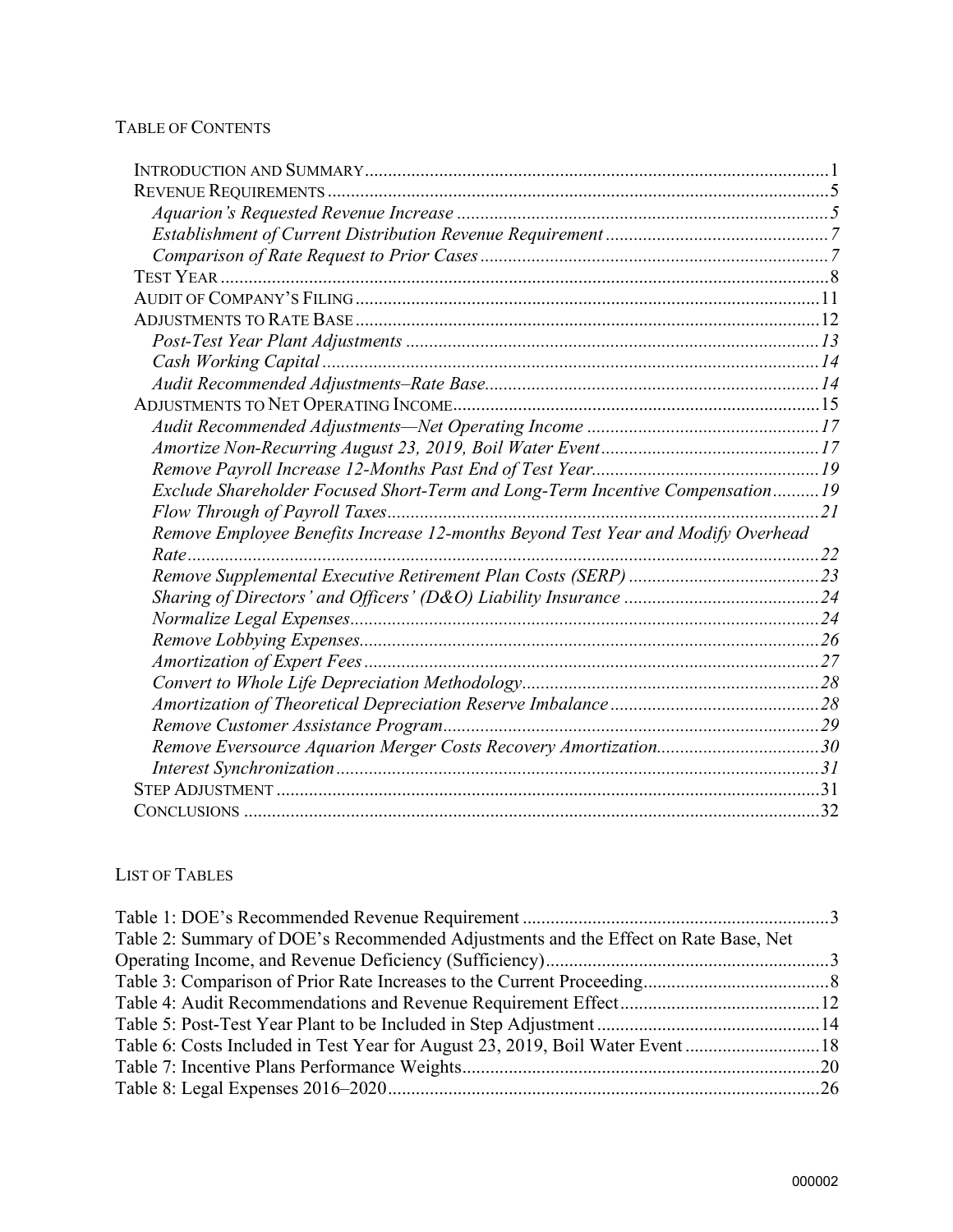| Table 12: Summary of DOE's Recommended Adjustments and the Effect on Rate Base, Net |  |
|-------------------------------------------------------------------------------------|--|
|                                                                                     |  |

#### LIST OF ATTACHMENTS

- DHM-01 Professional Experience and Education of Donna H. Mullinax
- DHM-02 Revenue Requirements Schedules
- DHM-03 AWS response to DOE 4-3
- DHM-04 Audit Staff, Department of Energy Final Audit Report (July 13, 2021)
- DHM-05 AWS response to Staff 2-10
- DHM-06 AWS response to Staff 1-3
- DHM-07 AWS response to Staff 2-58
- DHM-08 AWS response to Staff 2-20
- DHM-09 AWS response to Staff 2-19
- DHM-10 AWS response to DOE 3-19 DHM-11 AWS response to Staff 2-31
- DHM-12 AWS response to Staff 2-25
- DHM-13 AWS response to Staff 2-24
- 
- DHM-14 AWS response to DOE 3-17<br>DHM-15 AWS response to DOE 3-16 AWS response to DOE 3-16
- DHM-16 AWS response to Staff 2-27
- DHM-17 AWS response to Staff 2-39
- DHM-18 AWS response to DOE 3-15
- DHM-19 AWS response to Energy TS 2-8
- DHM-20 AWS response to Staff 2-33
- DHM-21 AWS response to Staff 2-37
- DHM-22 AWS response to DOE 4-8
- DHM-23 DW 17-114, Joint Petition for Approval of Acquisition, October 13, 2017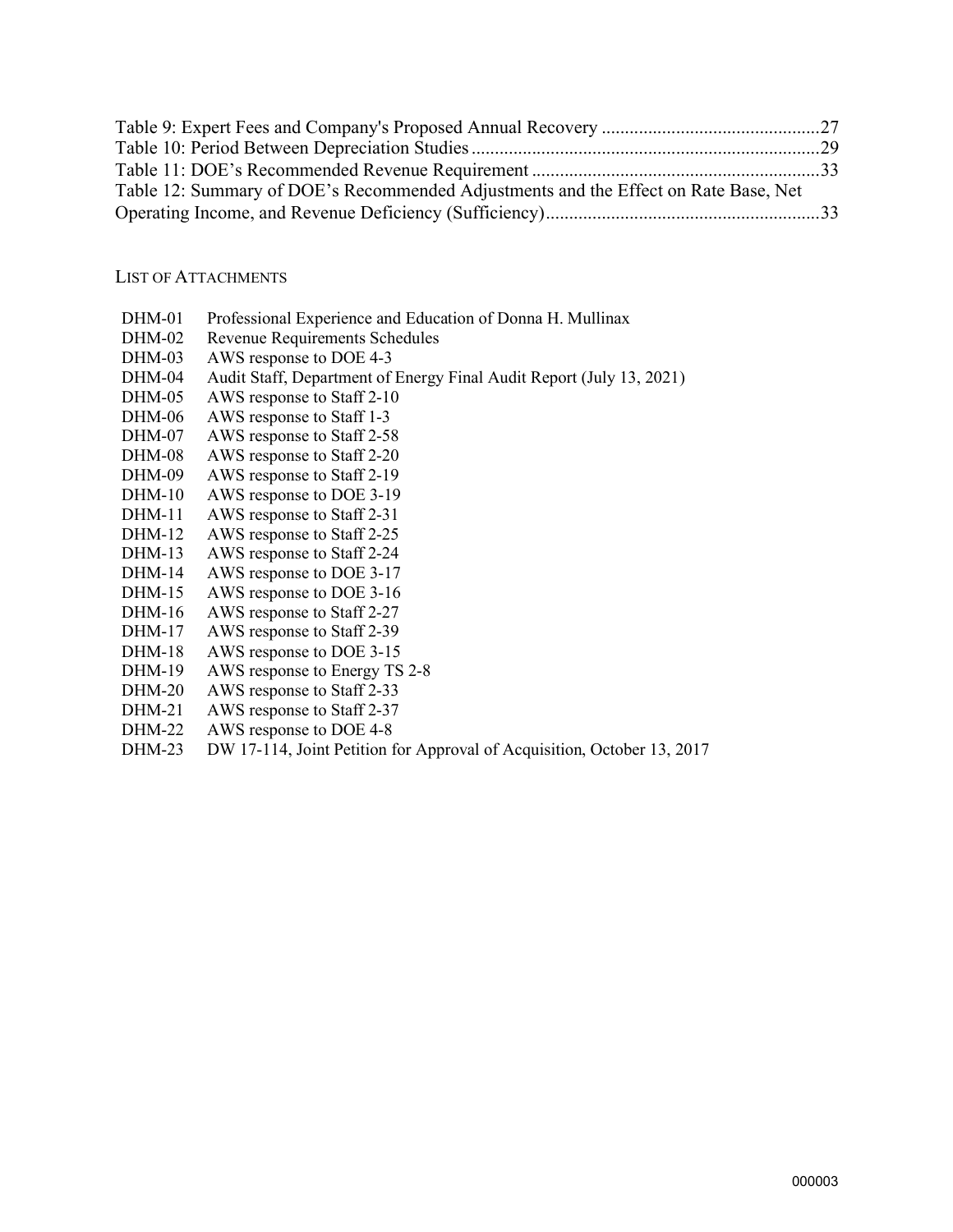| $\mathbf{1}$   | <b>Introduction and Summary</b>                                                               |
|----------------|-----------------------------------------------------------------------------------------------|
| $\overline{2}$ | Q. Please state your full name.                                                               |
| 3              | A. My name is Donna Hubler Mullinax.                                                          |
| $\overline{4}$ |                                                                                               |
| 5              | Q. By whom are you employed and what is your business address?                                |
| 6              | A. I am employed by Blue Ridge Consulting Services, Inc. My business address is 114           |
| $\tau$         | Knightsridge Road, Travelers Rest, SC 29690.                                                  |
| 8              |                                                                                               |
| 9              | Q. Please summarize your education and professional work experience.                          |
| 10             | A. I graduated with honors from Clemson University with a Bachelor of Science in              |
| 11             | Administrative Management and a Master of Science in Management. I am a Certified Public      |
| 12             | Accountant (CPA), Certified Internal Auditor (CIA), Certified Financial Planner (CFP)-        |
| 13             | Retired, and a Chartered Global Management Account (CGMA) designation holder. I am a          |
| 14             | member of the South Carolina Association of Certified Public Accountants, the American        |
| 15             | Institute of Certified Public Accountants, and the Institute of Internal Auditors.            |
| 16             | I have over 42 years of professional experience and have been a utility industry              |
| 17             | consultant for the last 26 years. My consulting assignments include numerous rate cases filed |
| 18             | by public utilities and litigation support for various construction claims. Other project     |
| 19             | experience includes management, financial, and compliance audits; due diligence reviews;      |
| 20             | prudence reviews; and economic viability and financial studies.                               |
| 21             |                                                                                               |
| 22             | Q. Have you included a more detailed description of your qualifications?                      |
| 23             | A. Yes. A description of my qualifications is included as Attachment DHM-1.                   |
|                |                                                                                               |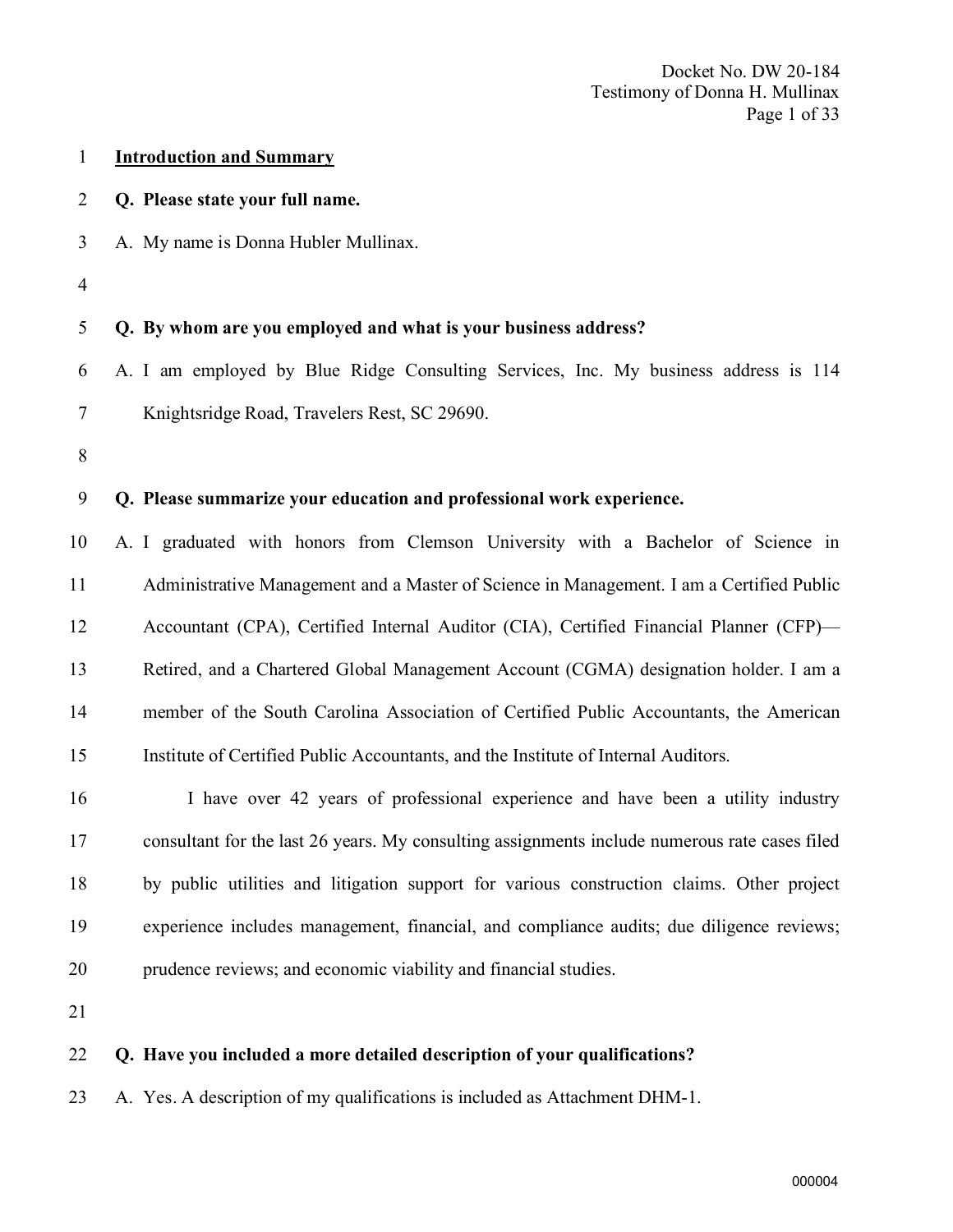| $\overline{2}$ | Q. Have you previously testified before the New Hampshire Public Utilities Commission?       |
|----------------|----------------------------------------------------------------------------------------------|
| 3              | A. Yes. I have testified before this Commission in Docket Nos. DE 16-383, DE 16-384, DG 17-  |
| 4              | 048, DE-19-057, DE-19-064, DG-20-105, and DE 21-030. In addition, Blue Ridge has             |
| 5              | provided analysis and reported on our findings in Docket Nos. DG 17-070, DW 18-047, DW       |
| 6              | 18-054, and DW 18-056.                                                                       |
| 7              |                                                                                              |
| 8              | Q. On whose behalf are you testifying?                                                       |
| 9              | A. I am testifying on behalf of the New Hampshire Department of Energy (DOE).                |
| 10             |                                                                                              |
| 11             | Q. What is the purpose of your testimony in this proceeding?                                 |
| 12             | A. The purpose of my testimony is to address the revenue requirements and revenue deficiency |
| 13             | proposed by Aquarion Water Company of New Hampshire, Inc. (AWS or "Company") and             |
| 14             | to present the impact of DOE's recommended ratemaking adjustments on the Company's           |
| 15             | revenue deficiency (sufficiency).                                                            |
| 16             |                                                                                              |
| 17             | Q. What revenue increase does DOE recommend?                                                 |
| 18             | A. DOE recommends a base rate decrease of no less than \$1,409,041. The following table      |
| 19             | shows the Company's original and updated revenue requirement request and DOE's               |
| 20             | recommendation.                                                                              |
| $\bigcap$ 1    |                                                                                              |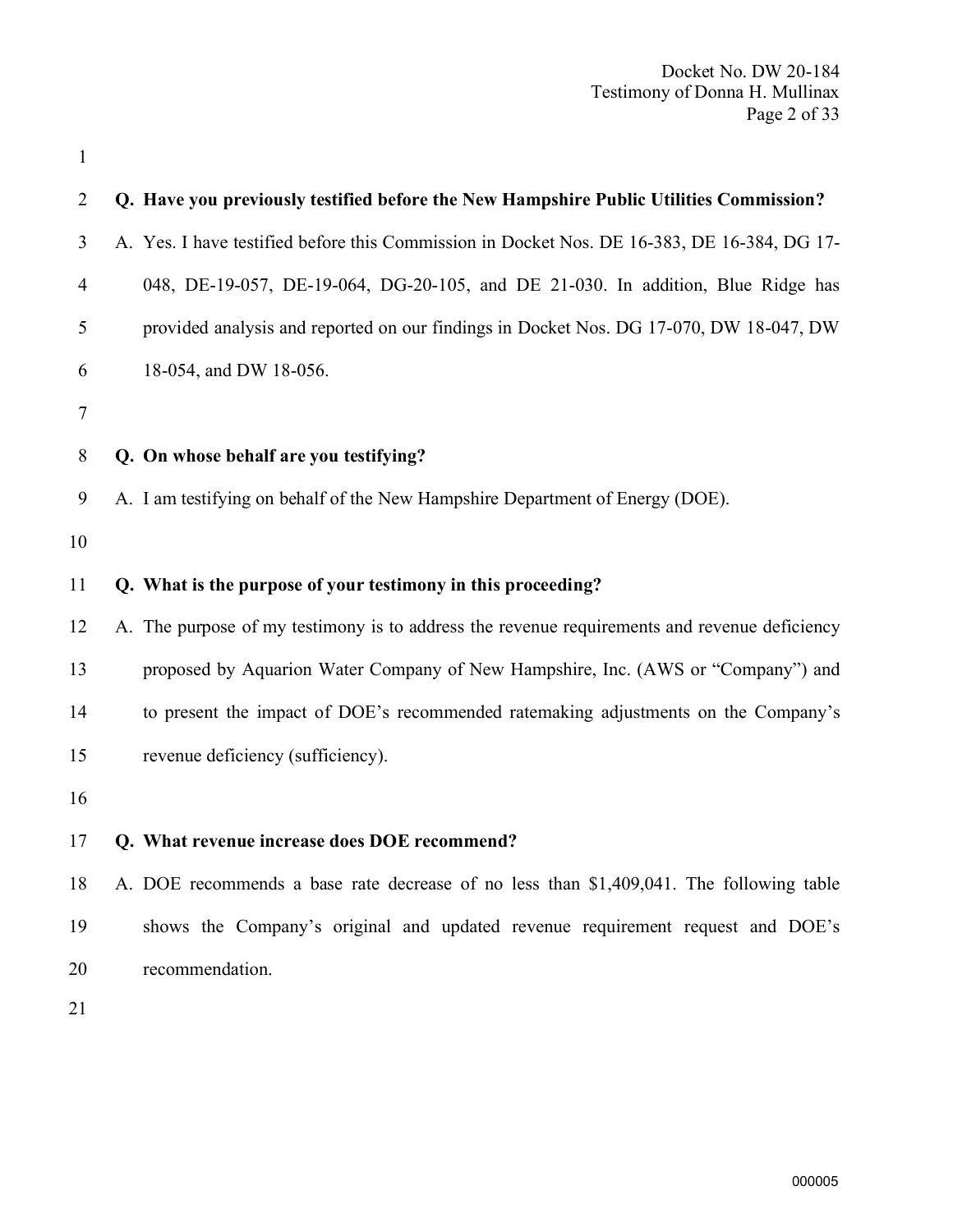Docket No. DW 20-184 Testimony of Donna H. Mullinax Page 3 of 33

|                    | <b>Table 1: DOE's Recommended Revenue Requirement</b>                                                                                                                                                                            |  |  |  |  |  |  |
|--------------------|----------------------------------------------------------------------------------------------------------------------------------------------------------------------------------------------------------------------------------|--|--|--|--|--|--|
|                    | Company's Revenue Deficiency-Application<br>1.373.351<br>S<br>Company's Revenue Deficiency-11/30/21 Update<br>1,336,046<br>Recommended Adjustments<br>(2,745,087)<br>(1,409,041)<br>Recommended Revenue Deficiency (Sufficiency) |  |  |  |  |  |  |
| 2<br>3             | The following table summarize DOE's recommended adjustments to revenue requirements.                                                                                                                                             |  |  |  |  |  |  |
| $\frac{4}{5}$<br>6 | Table 2: Summary of DOE's Recommended Adjustments and the Effect on Rate Base, Net Operating<br><b>Income, and Revenue Deficiency (Sufficiency)</b>                                                                              |  |  |  |  |  |  |

|               |                      |                                                                                       | Recommended Rate on Equity<br>Recommended Rate of Return<br>Revenue Conversion Factor |                  | 4.95%<br>4.74%<br>1.37142 |                                        |
|---------------|----------------------|---------------------------------------------------------------------------------------|---------------------------------------------------------------------------------------|------------------|---------------------------|----------------------------------------|
|               |                      |                                                                                       |                                                                                       | <b>Rate Base</b> | Operating<br>Income       | Revenue<br>Deficiency<br>(Sufficiency) |
|               |                      | Company's Request (11/30/21 Update)                                                   | - \$                                                                                  | 36,119,226       | \$1,970,235               | 1,336,046<br>S                         |
| Adjustment 1  | 1a<br>1 <sub>b</sub> | Post-Test Year Plant Adjustments<br>Post-Test Year Plant Adjustments                  | \$                                                                                    | (6,695,500)      | \$<br>233,159             | (435, 244)<br>(319, 760)               |
| Adjustment 2  | $\overline{2}$       | Cash Working Capital                                                                  |                                                                                       | (15, 706)        |                           | (1,021)                                |
| Adjustment 3  | 3a                   | Audit Recommended Adjustments                                                         |                                                                                       | (49, 678)        |                           | (3, 229)                               |
|               | 3 <sub>b</sub>       | Audit Recommended Adjustments                                                         |                                                                                       |                  | \$<br>414                 | (568)                                  |
| Adjustment 4  | 4                    | Amortize Non-Recurring August 23, 2019, Boil Water Event                              |                                                                                       |                  | 159,835                   | (219, 201)                             |
| Adjustment 5  | 5                    | Remove Payroll Increase 12-Months Past End of Test Year                               |                                                                                       |                  | 22,373                    | (30, 682)                              |
| Adjustment 6  | 6                    | Exclude Shareholder Focused Short-Term and Long-Term Incentive Compensation           |                                                                                       |                  | 7.938                     | (10, 886)                              |
| Adjustment 7  | $\overline{7}$       | Flow Through of Payroll Tax                                                           |                                                                                       |                  | 1,948                     | (2,671)                                |
| Adjustment 8  | 8                    | Remove Employee Benefits Increase 12-months Beyond Test Year and Modify Overhead Rate |                                                                                       |                  | 14,223                    | (19, 506)                              |
| Adjustment 9  | 9                    | Remove Supplemental Executive Retirement Plan Costs (SERP)                            |                                                                                       |                  | 15,326                    | (21, 018)                              |
| Adjustment 10 | 10                   | Sharing of D&O Liability Insurance                                                    |                                                                                       |                  | 357                       | (490)                                  |
| Adjustment 11 | 11                   | Normalize Legal Expenses                                                              |                                                                                       |                  | 8.783                     | (12, 045)                              |
| Adjustment 12 | 12                   | Remove Lobbying Expenses                                                              |                                                                                       |                  | 1,154                     | (1,583)                                |
| Adjustment 13 | 13                   | Amortization of Expert Fees                                                           |                                                                                       |                  | 6,249                     | (8,570)                                |
| Adjustment 14 | 14                   | Convert to Whole Life Depreciation Methodology                                        |                                                                                       |                  | 61,770                    | (84, 713)                              |
| Adjustment 15 | 15                   | Amortization of Theoretical Depreciation Reserve Imbalance                            |                                                                                       |                  | 10,760                    | (14, 757)                              |
| Adjustment 16 | 16                   | Remove Customer Assistance Program                                                    |                                                                                       |                  | 7,292                     | (10,000)                               |
| Adjustment 17 | 17                   | Remove Eversource Aquarion Merger Costs Recovery Amortization                         |                                                                                       |                  | 18.206                    | (24, 968)                              |
| Adjustment 18 | 18                   | Interest Synchronization                                                              |                                                                                       |                  | (121,006)                 | 165,950                                |
|               | 19                   | Impact of Recommended Cost of Capital                                                 |                                                                                       |                  |                           | (1,690,124)                            |
|               | 20                   | Recommended Adjustments                                                               | \$.                                                                                   | (6,760,884)      | \$<br>448,781             | \$<br>(2,745,087)                      |
|               | 21                   | <b>Recommended Totals</b>                                                             |                                                                                       | 29,358,342       | \$2,419,016               | (1,409,041)<br>\$                      |

7 8 9

### 10 Q. Are you presenting any exhibits in connection with your direct testimony in this

- 11 proceeding?
- 12 A. Yes. Besides my qualifications already mentioned as Attachment DHM-1, Attachment
- 13 DHM-2 includes DOE's revenue requirement schedules, and Attachments DHM-3 through
- 14 DHM-23 are copies of selected documents I reference in my testimony.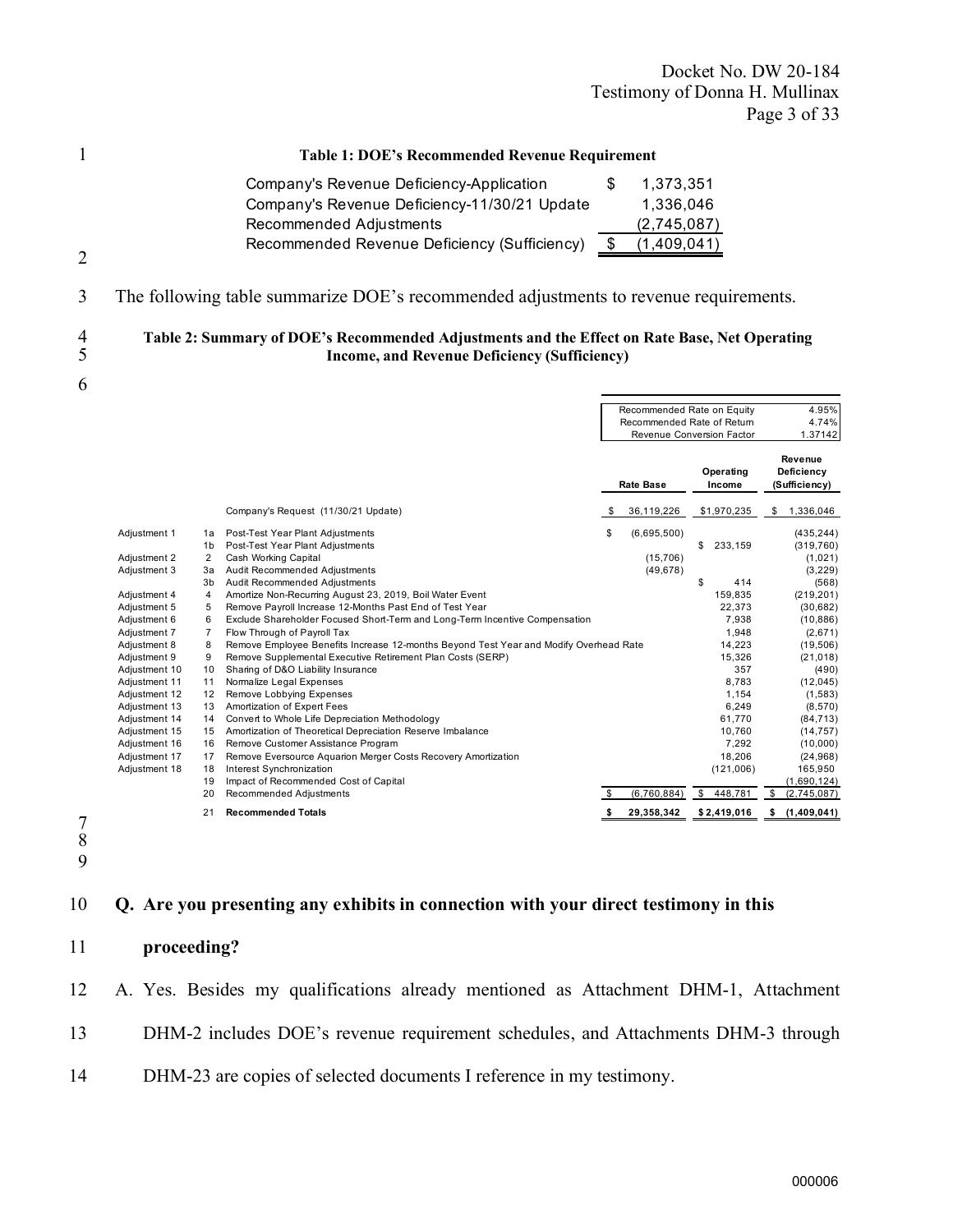| 2              | Q. How are DOE's revenue requirement schedules organized?                                     |
|----------------|-----------------------------------------------------------------------------------------------|
| 3              | A. I organized DOE's revenue requirement schedules, included in Attachment DHM-2, into        |
| $\overline{4}$ | summary schedules and adjustment schedules, labeled Schedules 1, 1.1, 1.2, 2, 2.1, 3, 3.1     |
| 5              | through $3.18$ , and $4$ .                                                                    |
| 6              |                                                                                               |
| $\tau$         | Q. What is shown on Schedule 1?                                                               |
| 8              | A. Schedule 1 is a summary comparison of the Company's and DOE's computations of the          |
| 9              | revenue requirement and the revenue deficiency (sufficiency). The schedule summarizes the     |
| 10             | impact of all DOE's recommendation adjustments and reflects the revenue requirement           |
| 11             | needed for the Company to have the opportunity to earn DOE's recommended rate of return       |
| 12             | on DOE's proposed rate base.                                                                  |
| 13             |                                                                                               |
| 14             | Q. What is shown on Schedule 1.1?                                                             |
| 15             | A. Schedule 1.1 provides additional detail by major rate base and operating income categories |
| 16             | and shows how DOE's recommended adjustments are applied to the Company's updated              |
| 17             | filings to obtain DOE's recommended revenue requirement and revenue deficiency                |
| 18             | (sufficiency).                                                                                |
| 19             |                                                                                               |
| 20             | Q. What is shown on Schedule 1.2?                                                             |
| 21             | A. Schedule 1.2 presents the calculation of the revenue conversion factor. The revenue        |
| 22             | conversion factor grosses up the Income Deficiency (Sufficiency) amount for income taxes to   |
| 23             | obtain the Revenue Deficiency (Sufficiency) amount. The conversion is needed to reflect that  |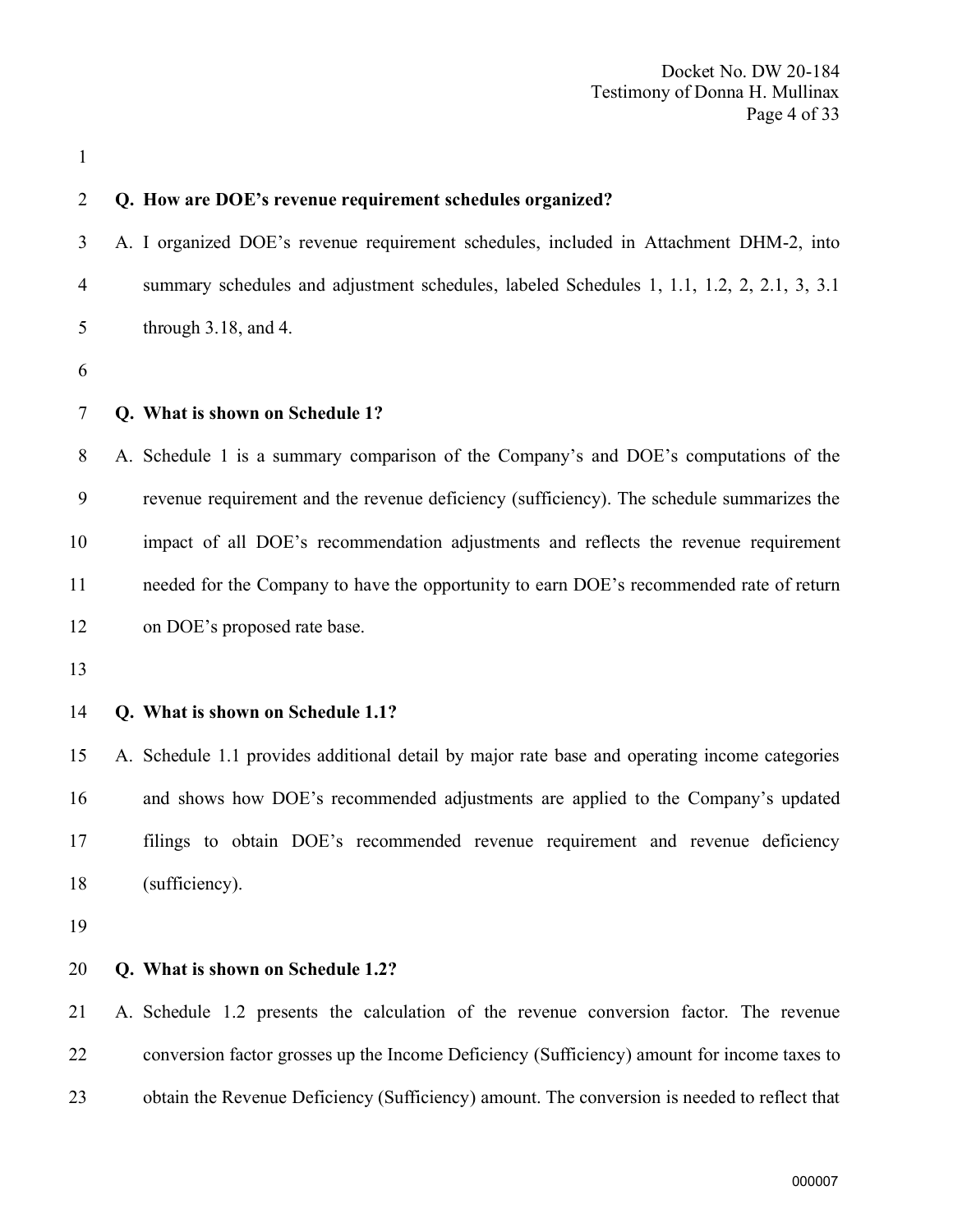| $\mathbf{1}$   | more than one dollar in gross revenue is needed for each dollar of net operating income      |
|----------------|----------------------------------------------------------------------------------------------|
| $\overline{2}$ | because of the imposition of taxes on those earnings.                                        |
| 3              |                                                                                              |
| 4              | Q. What is shown on Schedules 2 and 2.1?                                                     |
| 5              | A. Schedule 2 summarizes the capital structure and cost of capital proposed by the Company   |
| 6              | and the capital structure and cost of capital recommended by DOE witness, Mark Ellis.        |
| 7              | Schedule 2.1 isolates the impact on the revenue deficiency (sufficiency) for the difference  |
| 8              | between the Company's proposed capital structure and cost of capital and those DOE           |
| 9              | recommends.                                                                                  |
| 10             |                                                                                              |
| 11             | Q. What is shown on Schedule 3 and Schedules 3.1 through 3.18?                               |
| 12             | A. Schedule 3 summarizes DOE's adjustments to rate base and operating income (i.e., revenues |
| 13             | less expenses). Schedules 3.1 through 3.18 provide further support and calculations for the  |
| 14             | adjustments DOE recommends.                                                                  |
| 15             |                                                                                              |
| 16             | Q. What is shown on Schedules 4?                                                             |
| 17             | A. Schedule 4 summarizes DOE's recommended Step adjustment revenue requirements.             |
| 18             |                                                                                              |
| 19             | <b>Revenue Requirements</b>                                                                  |
| 20             | <b>Aquarion's Requested Revenue Increase</b>                                                 |
| 21             | Q. What revenue increase has been requested by the Company?                                  |
| 22             | A. The Company's Application requested an increase in annual operating revenues of           |
| 23             | \$1,373,351. Pending the Commission's final determination on the Company's request for a     |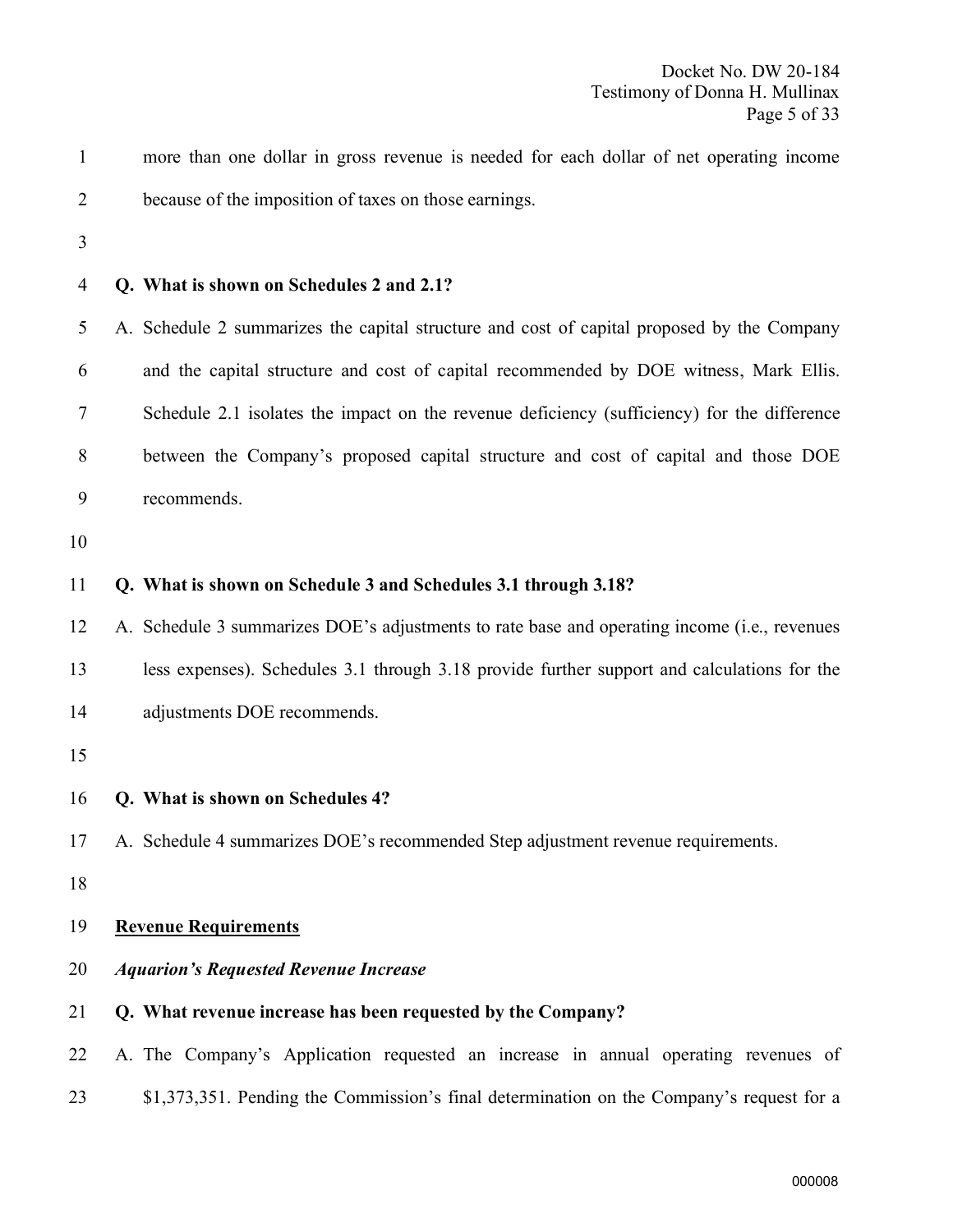| $\mathbf{1}$   | permanent rate increase, the Company sought temporary rates set at the level of its current               |
|----------------|-----------------------------------------------------------------------------------------------------------|
| $\overline{2}$ | rates. <sup>1</sup> The Commission authorized implementation of temporary rates set at the level of the   |
| 3              | Company's current rates. <sup>2</sup> On November 30, 2021, the Company filed a letter with the           |
| 4              | Commission that included an update to the base rate request and its Step 1 revenue                        |
| 5              | requirements. The Company's updated request is for an increase in base rates of \$1,336,046, <sup>3</sup> |
| 6              | or a reduction of \$37,306.                                                                               |
| $\tau$         |                                                                                                           |
| 8              | Q. What was reflected in the Company's November 30, 2021, letter?                                         |
| 9              | A. The Company's letter included these items:                                                             |
| 10             | Notification that the Company had received approval from the New Hampshire                                |
| 11             | Drinking Water and Groundwater Trust Fund for a grant of \$428,250 (approximately                         |
| 12             | 25 percent of the estimated cost) pertaining to a project to provide treatment for per                    |
| 13             | and polyfluoroalkyl substances (PFAS) present within groundwater at the Mill Road                         |
| 14             | well field                                                                                                |
| 15             | Notification that the Company was awarded a full grant of \$1,284,750 from the New                        |
| 16             | Hampshire PFAS Remediation Loan Fund ("PFAS RLF") to cover the remainder of                               |
| 17             | the Mill Road Project costs                                                                               |
| 18             | Notification, in light of the above, that the Company would remove the Mill Road                          |
| 19             | project costs, or \$1,713,000, from Step Adjustment 1 that results in a revenue                           |
| 20             | requirement reduction of \$281,015 in Step Adjustment 1 from the amount initially                         |
| 21             | filed                                                                                                     |

<sup>&</sup>lt;sup>1</sup> Direct Testimony Debra A. Szabo for Temp Rates, page 3 (Temporary Bates 609)

<sup>2</sup> Commission Order No. 26,488 (June 21, 2021), page 1.

<sup>&</sup>lt;sup>3</sup> DW 20-184 Letter to Chairman Daniel Goldner from Matthew J. Fossum (November 30, 2021).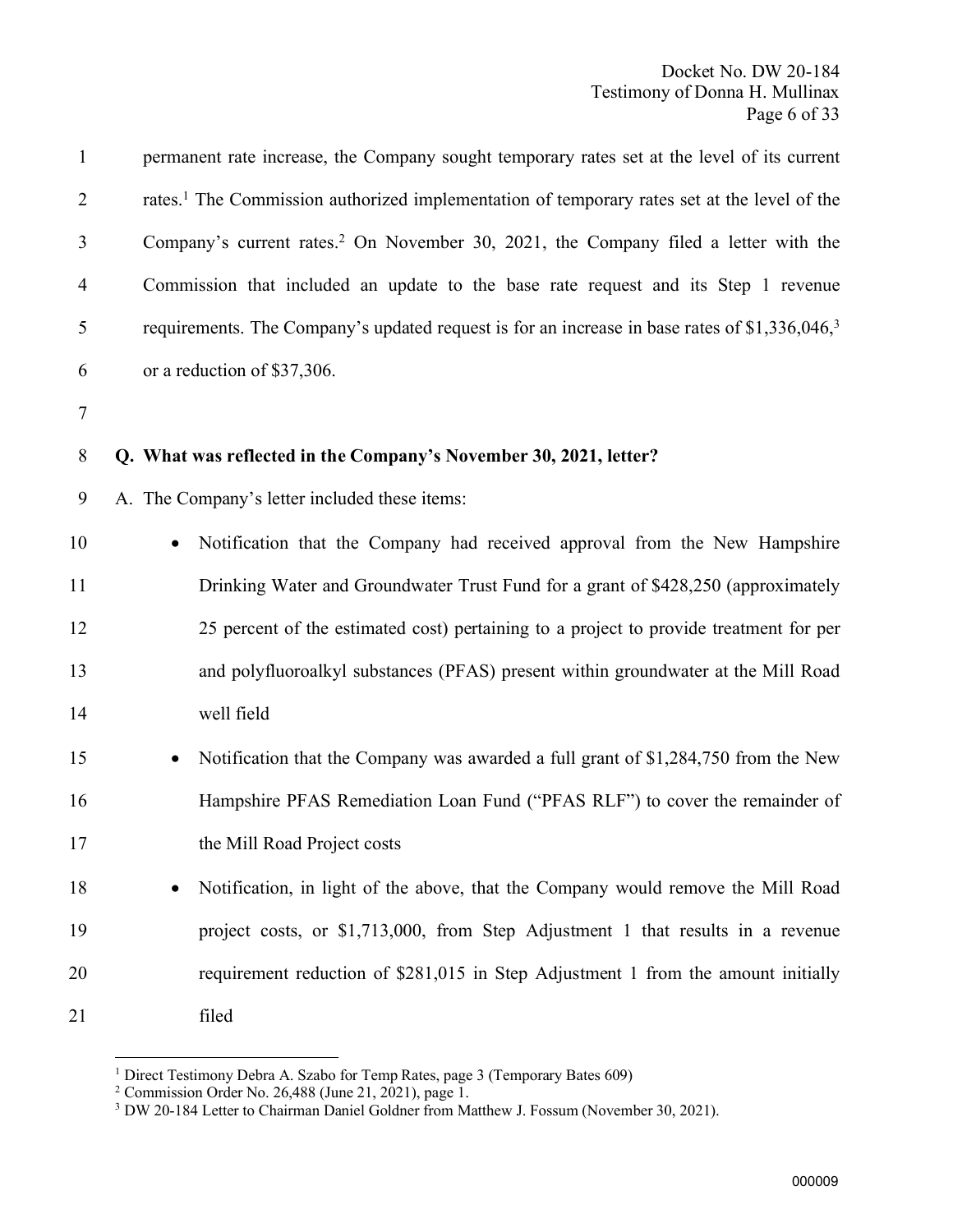| $\mathbf{1}$   | Updated revenue requirements schedules with post-filing adjustments identified                            |
|----------------|-----------------------------------------------------------------------------------------------------------|
| $\overline{2}$ | during discovery                                                                                          |
| 3              | Updated cost of service study incorporating identified adjustments<br>$\bullet$                           |
| 4              | Updated report of proposed rate changes incorporating adjustments<br>$\bullet$                            |
| 5              |                                                                                                           |
| 6              | Q. Does DOE agree with the revision the Company made to its revenue requirement in its                    |
| $\overline{7}$ | November 30, 2021, Corrections and Updates filing?                                                        |
| 8              | A. Yes. The Company's November 30, 2021, revisions have been incorporated in DOE's                        |
| 9              | schedules and recommendations.                                                                            |
| 10             |                                                                                                           |
| 11             | <b>Establishment of Current Distribution Revenue Requirement</b>                                          |
| 12             | Q. When was the Company's current Distribution revenue requirement established?                           |
| 13             | A. The Company's current rates were established in Order No. 25,539 (June 28, 2013), based on             |
| 14             | a test year ending December 31, 2011. The current rates were the result of a Partial                      |
| 15             | Settlement, <sup>4</sup> resulting in an increase in distribution revenues of \$925,380, as compared with |
| 16             | the Company's initial claim of a deficiency of \$1,113,931 in distribution revenue.                       |
| 17             |                                                                                                           |
| 18             | <b>Comparison of Rate Request to Prior Cases</b>                                                          |
| 19             | Q. What distribution rate increases did the Company request in prior cases and what was                   |

approved by the Commission?

The Partial Settlement in DW 12-085 addressed all issues except the determination of the rate of return.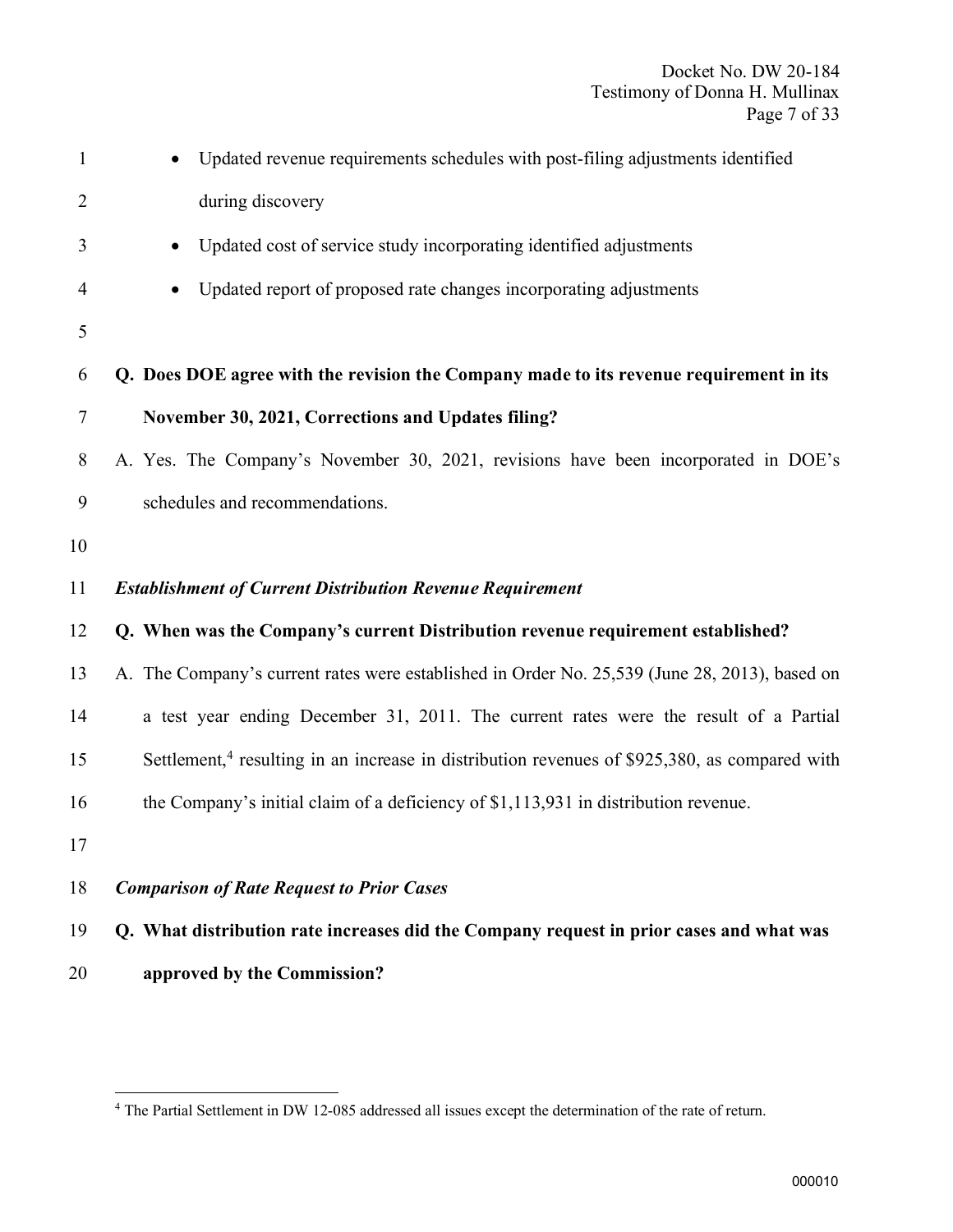Docket No. DW 20-184 Testimony of Donna H. Mullinax Page 8 of 33

1 A. The following table summarizes the Company's prior rate requests and what was approved

2 by the Commission in the previous three distribution rate cases.<sup>5</sup> The Company's request in

3 this proceeding is also shown for comparison.

4 Table 3: Comparison of Prior Rate Increases to the Current Proceeding

|           |             |             | Application |
|-----------|-------------|-------------|-------------|
| DW 05-119 | DW 08-098   | DW 12-085   | DW 20-184   |
| \$885,605 | \$1.056.070 | \$1,113,931 | \$1,373,351 |
| 787,803   | 873.844     | 925,380     |             |
| 89.0%     | 82.7%       | 83.1%       |             |
|           |             |             |             |

6

5

#### 7 Test Year

#### 8 Q. What test year is being used in this case?

9 A. The Company has based its request for a revenue increase on the general books and records

10 and other supporting data within a historical test year of the 12 months ended December 31,

11 2019.<sup>6</sup> DOE's calculations use the same historical test year.

12

#### 13 Q. Did the Company make adjustments to its historical test year?

14 Yes. The Company stated that the test year was adjusted on a pro forma basis, where

15 appropriate, to reflect known and measurable changes which were not fully reflected in the

16 test year results and which will continue to impact operations in the future.<sup>7</sup>

<sup>5</sup> AWS response to DOE 4-3 (Attachment DHM-3).

<sup>6</sup> Direct Testimony of Debra A.Szabo, page 6 (Bates 167).

<sup>&</sup>lt;sup>7</sup> Direct Testimony of Debra A.Szabo, page 6 (Bates 167).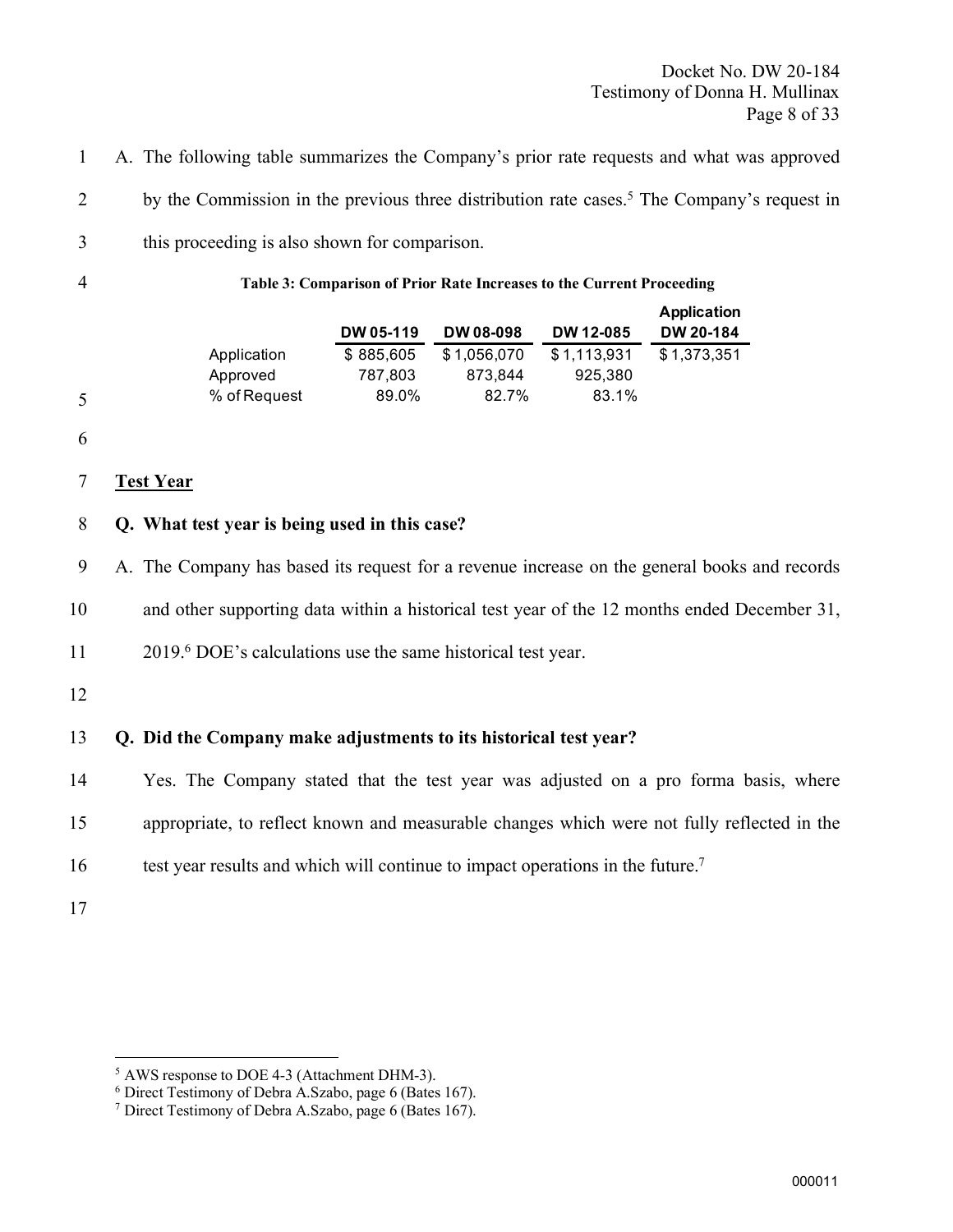| $\mathbf{1}$   | Q. Has the Company included adjustments that are beyond twelve months past the end of        |
|----------------|----------------------------------------------------------------------------------------------|
| $\overline{2}$ | the test year?                                                                               |
| 3              | A. Yes. A review of the Company's ratemaking adjustments shows several adjustments that are  |
| $\overline{4}$ | beyond twelve months past the end of the test year, and many of those are based on forecasts |
| 5              | or estimates.                                                                                |
| 6              |                                                                                              |
| 7              | Q. Does DOE agree that it is appropriate to include adjustments that are beyond twelve       |
| 8              | months past the end of the test year?                                                        |
| 9              | A. No. While I will address specific adjustments later, in general, DOE has limited included |
| 10             | adjustments to those that are known and measurable and within twelve months past the end     |
| 11             | of the test year.                                                                            |
| 12             |                                                                                              |
| 13             | Q. Please explain DOE's position on adjustments that are beyond twelve months past the       |
| 14             | end of the test year.                                                                        |
| 15             | A. DOE supports the Commission's long-standing practice of using a historical, adjusted test |
| 16             | year to determine the revenue requirement. This approach employs the most recent base year   |
| 17             | data available, adjusted for known and measurable changes that occur no later than 12        |
| 18             | months after the end of the base year. For instance, operating results may be adjusted to    |
| 19             | annualize the impact of payroll increases that occurred in the middle of the test year; this |
| 20             | contrasts with an event that transpires over 12 months after the test year. Reflecting       |
| 21             | adjustments for items far removed from the test year is not a good ratemaking practice and   |
| 22             | could lead to biased and unreliable results.                                                 |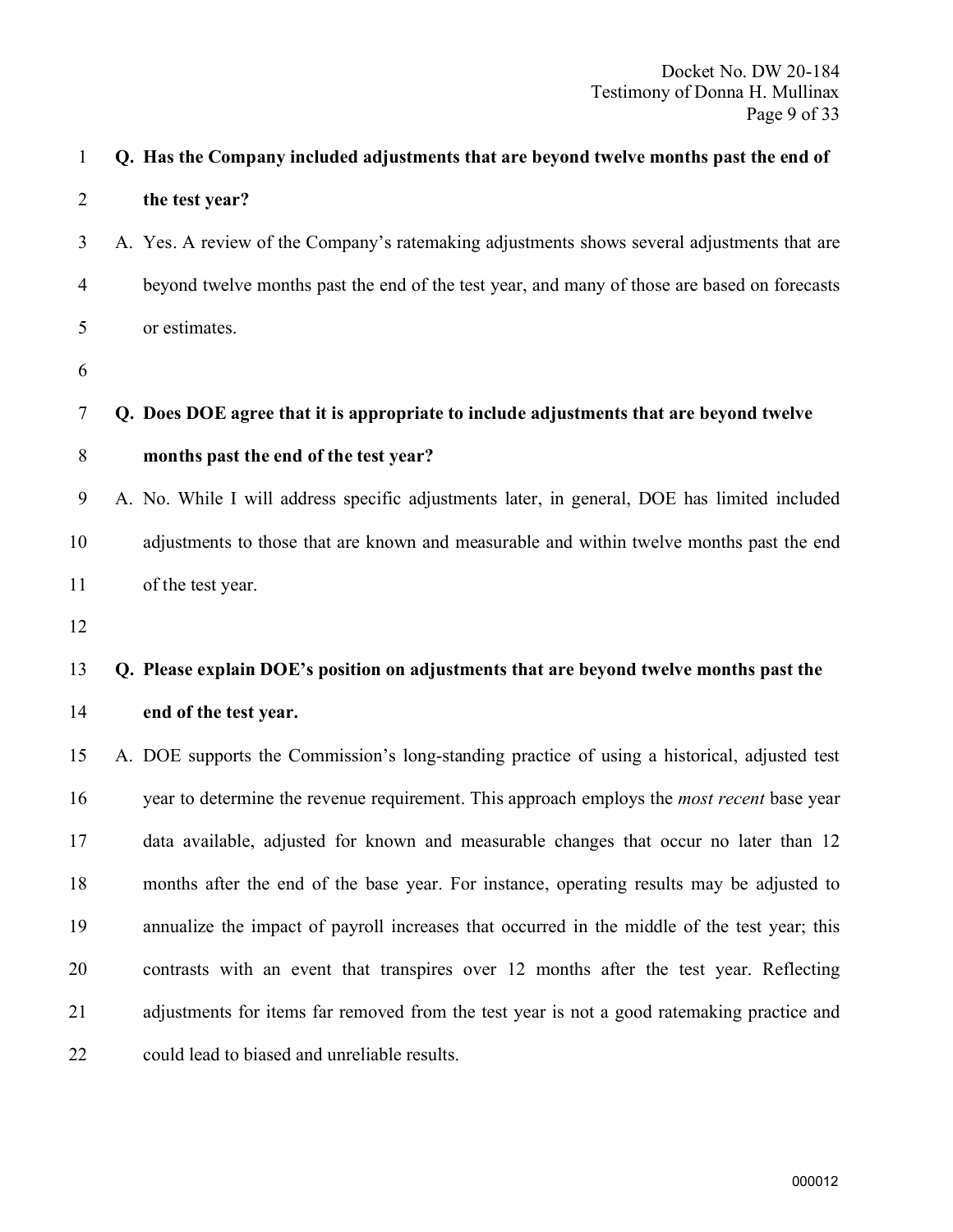| $\mathbf{1}$                                                                     | Q. Is there a Commission rule or precedent that limits known and measurable adjustments                                                                                                                                                                                                                                                                                                                                                                                                                                                                                                                                                                                                                                                                                                                                                                                                                                                                                                                                                                                       |
|----------------------------------------------------------------------------------|-------------------------------------------------------------------------------------------------------------------------------------------------------------------------------------------------------------------------------------------------------------------------------------------------------------------------------------------------------------------------------------------------------------------------------------------------------------------------------------------------------------------------------------------------------------------------------------------------------------------------------------------------------------------------------------------------------------------------------------------------------------------------------------------------------------------------------------------------------------------------------------------------------------------------------------------------------------------------------------------------------------------------------------------------------------------------------|
| $\overline{2}$                                                                   | to those that occur within twelve months of the end of the test year?                                                                                                                                                                                                                                                                                                                                                                                                                                                                                                                                                                                                                                                                                                                                                                                                                                                                                                                                                                                                         |
| 3                                                                                | A. I am not aware of a Commission rule that limits known and measurable adjustments to those                                                                                                                                                                                                                                                                                                                                                                                                                                                                                                                                                                                                                                                                                                                                                                                                                                                                                                                                                                                  |
| $\overline{4}$                                                                   | that occur within twelve months of the end of the test year. Many of the distribution rate                                                                                                                                                                                                                                                                                                                                                                                                                                                                                                                                                                                                                                                                                                                                                                                                                                                                                                                                                                                    |
| 5                                                                                | cases in New Hampshire resolve through settlements, which do not specifically address the                                                                                                                                                                                                                                                                                                                                                                                                                                                                                                                                                                                                                                                                                                                                                                                                                                                                                                                                                                                     |
| 6                                                                                | issue. However, the long-standing Commission practice to disallow extensive adjustments to                                                                                                                                                                                                                                                                                                                                                                                                                                                                                                                                                                                                                                                                                                                                                                                                                                                                                                                                                                                    |
| 7                                                                                | operating results beyond twelve months after the end of the test year was expressed as far                                                                                                                                                                                                                                                                                                                                                                                                                                                                                                                                                                                                                                                                                                                                                                                                                                                                                                                                                                                    |
| 8                                                                                | back as 1993 in Order 20,776 (DR 91-212 EnergyNorth Natural Gas, Inc. rate case):                                                                                                                                                                                                                                                                                                                                                                                                                                                                                                                                                                                                                                                                                                                                                                                                                                                                                                                                                                                             |
| 9<br>10<br>11                                                                    | III. COMMISSION ANALYSIS.                                                                                                                                                                                                                                                                                                                                                                                                                                                                                                                                                                                                                                                                                                                                                                                                                                                                                                                                                                                                                                                     |
| 12<br>13<br>14<br>15<br>16<br>17<br>18<br>19<br>20<br>21<br>22<br>23<br>24<br>25 | In computing the Company's required revenues we will apply our traditional<br>historical 'test year' methodology. That is, we will establish the Company's<br>revenue requirement through an examination of a thirteen point average of the<br>Company's rate base during the twelve month test year with pro rata<br>modifications to operation and maintenance expenses for 'known and<br>measurable' changes in the twelve months following the test year. While we<br>acknowledge that this methodology is neither statutorily nor constitutionally<br>required (Cf., RSA 378:30-a), and that no methodology for setting rates into the<br>future is perfect, we have found that this methodology has resulted in just and<br>reasonable rates to both utilities and their customers absent extraordinary<br>circumstances. In this particular case we find no such extraordinary circumstances<br>to justify a modification to our traditional methodology [emphasis added].<br>DOE continues to support this long-standing precedent to limit pro rata modifications to |
| 26                                                                               | operation and maintenance expenses "for 'known and measurable' changes in the twelve                                                                                                                                                                                                                                                                                                                                                                                                                                                                                                                                                                                                                                                                                                                                                                                                                                                                                                                                                                                          |
| 27                                                                               | months following the test year."                                                                                                                                                                                                                                                                                                                                                                                                                                                                                                                                                                                                                                                                                                                                                                                                                                                                                                                                                                                                                                              |
| 28                                                                               | Relevant to this proceeding with a test year ending December 31, 2019, pro forma                                                                                                                                                                                                                                                                                                                                                                                                                                                                                                                                                                                                                                                                                                                                                                                                                                                                                                                                                                                              |
| 29                                                                               | adjustments should be limited to those that are known and measurable through December 31,                                                                                                                                                                                                                                                                                                                                                                                                                                                                                                                                                                                                                                                                                                                                                                                                                                                                                                                                                                                     |
| 30                                                                               | 2020. Thus, the Department recommends disallowing all adjustments that would be effective                                                                                                                                                                                                                                                                                                                                                                                                                                                                                                                                                                                                                                                                                                                                                                                                                                                                                                                                                                                     |
| 31                                                                               | in 2021.                                                                                                                                                                                                                                                                                                                                                                                                                                                                                                                                                                                                                                                                                                                                                                                                                                                                                                                                                                                                                                                                      |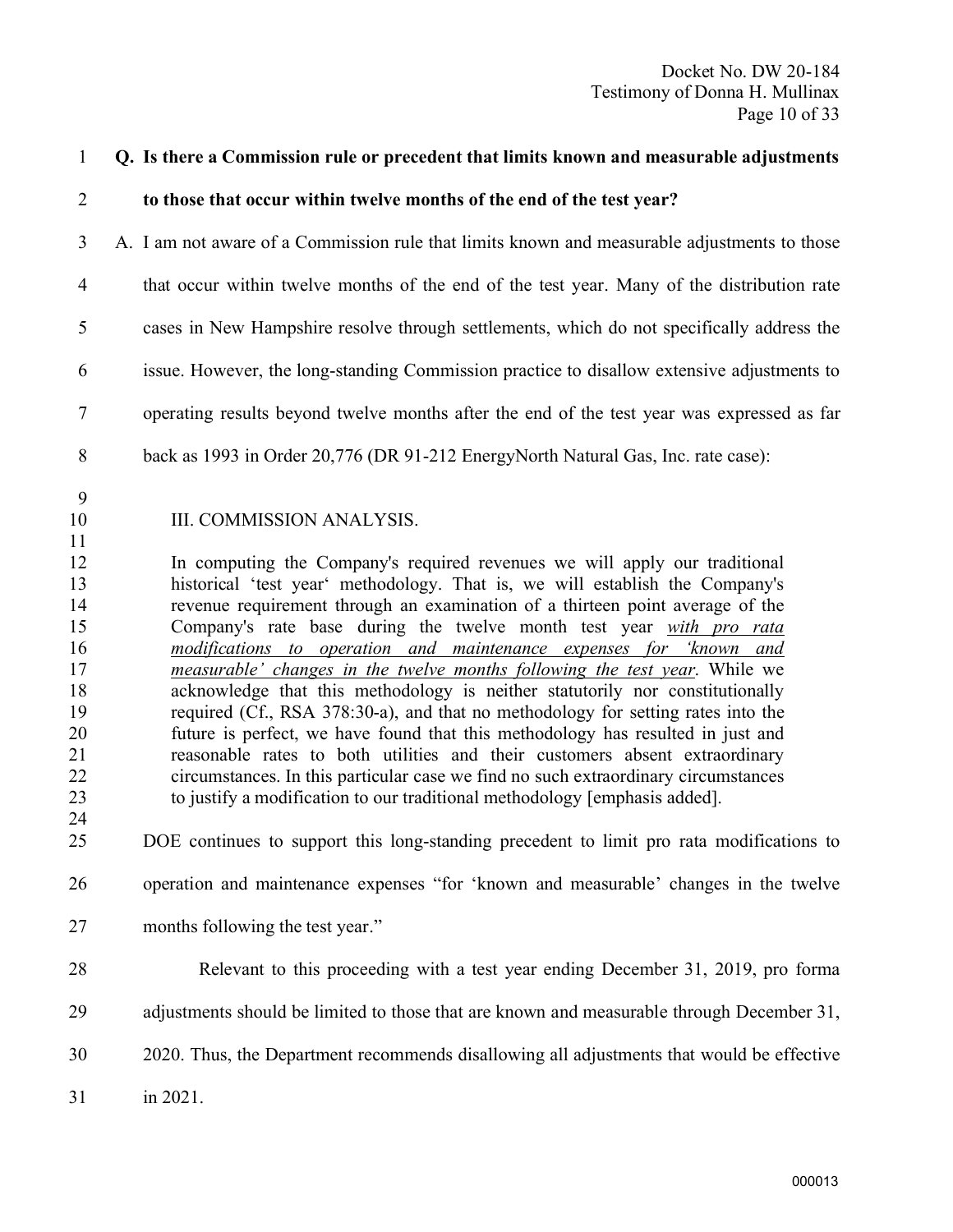| 2      | Q. Under what circumstance would DOE find it acceptable to reflect pro forma test year          |
|--------|-------------------------------------------------------------------------------------------------|
| 3      | adjustments for 2021?                                                                           |
| 4      | A. The Company would have to update the unadjusted test year to reflect actual results for the  |
| 5      | twelve months ended December 31, 2020. In doing so, potential items that could mitigate the     |
| 6      | Company's proposed cost increases in 2021 would be appropriately captured and reflected in      |
| $\tau$ | the revenue requirement.                                                                        |
| 8      |                                                                                                 |
| 9      | <b>Audit of Company's Filing</b>                                                                |
| 10     | Q. Did the DOE Audit Staff audit the Company's rate filing?                                     |
| 11     | A. Yes. DOE Audit Staff completed the audit and filed the final report on July 13, 2021. The    |
| 12     | audit report is included as Attachment DHM-4. The audit report identified 12 issues as          |
| 13     | summarized in the following table. Three of the audit issues affect the Company's rate          |
| 14     | request (see highlighted cells in the following table) and are addressed later in my testimony. |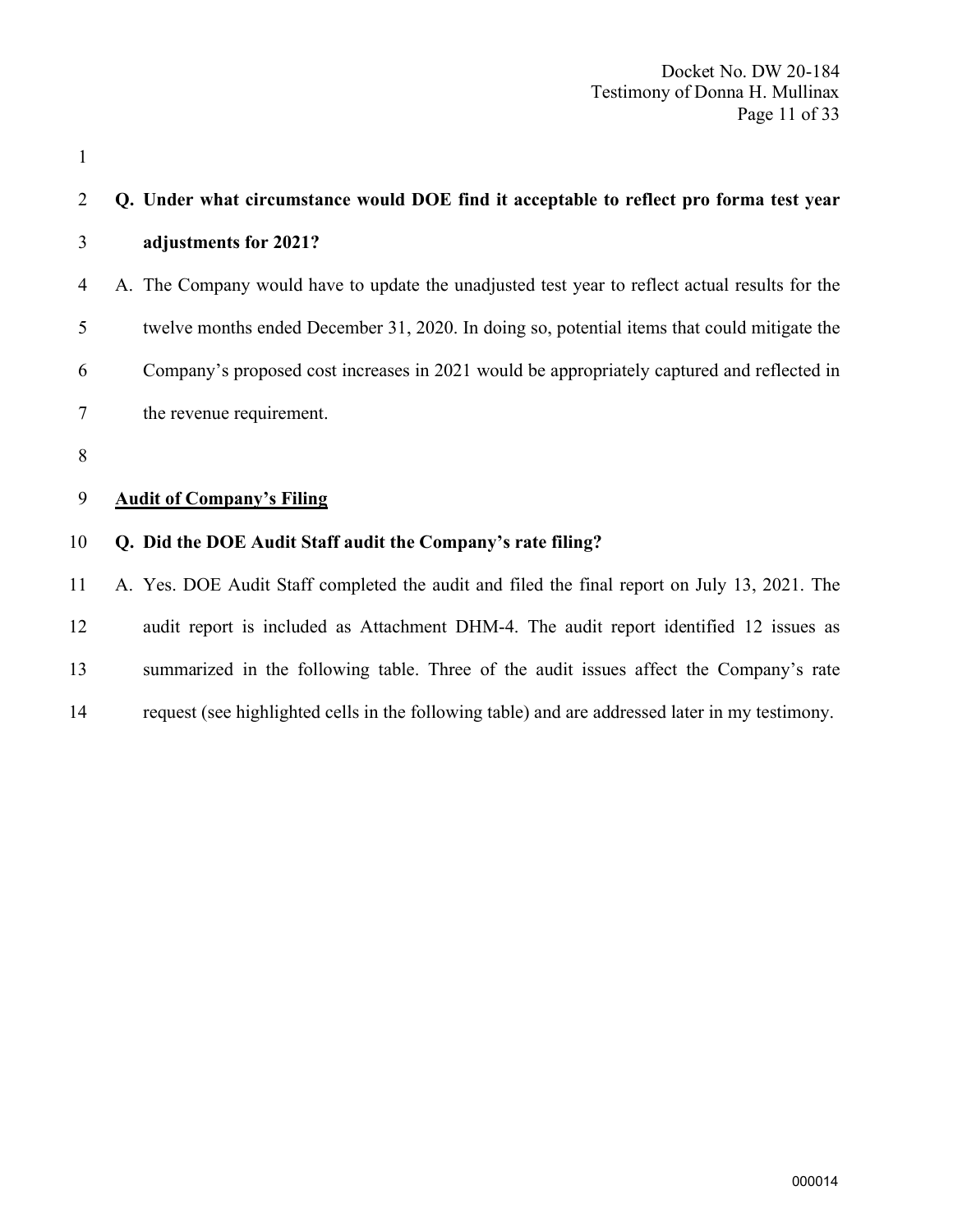| Issue          | <b>Description</b>                                                                                                                                                                                                                                                                                                                                                                                                                                                                                                                                                                                                                                                                                                                                                                                                                                                                                                                                                                                                                                                                                                                                                                                                                                                                                                                                                                                                                                                   | <b>Revenue Requirement Effect</b>                                                                                                                                                                                                                                                                                |
|----------------|----------------------------------------------------------------------------------------------------------------------------------------------------------------------------------------------------------------------------------------------------------------------------------------------------------------------------------------------------------------------------------------------------------------------------------------------------------------------------------------------------------------------------------------------------------------------------------------------------------------------------------------------------------------------------------------------------------------------------------------------------------------------------------------------------------------------------------------------------------------------------------------------------------------------------------------------------------------------------------------------------------------------------------------------------------------------------------------------------------------------------------------------------------------------------------------------------------------------------------------------------------------------------------------------------------------------------------------------------------------------------------------------------------------------------------------------------------------------|------------------------------------------------------------------------------------------------------------------------------------------------------------------------------------------------------------------------------------------------------------------------------------------------------------------|
| $\mathbf{1}$   | Company is required to comply with USoA for Water Utilities, as<br>defined in Puc rule 607.07                                                                                                                                                                                                                                                                                                                                                                                                                                                                                                                                                                                                                                                                                                                                                                                                                                                                                                                                                                                                                                                                                                                                                                                                                                                                                                                                                                        | None                                                                                                                                                                                                                                                                                                             |
| $\overline{2}$ | Incorrect Additions/Adjustments on Annual Report on the 2019 F-8 of<br>the annual report                                                                                                                                                                                                                                                                                                                                                                                                                                                                                                                                                                                                                                                                                                                                                                                                                                                                                                                                                                                                                                                                                                                                                                                                                                                                                                                                                                             | None                                                                                                                                                                                                                                                                                                             |
| 3              | Capitalized Next Generation Strategy Public Relations, Public Affairs<br>Costs                                                                                                                                                                                                                                                                                                                                                                                                                                                                                                                                                                                                                                                                                                                                                                                                                                                                                                                                                                                                                                                                                                                                                                                                                                                                                                                                                                                       | Adjustment to reduce Rate Base by \$49,678<br>reflected in DOE Adjustment 3 (Schedule 3.3)                                                                                                                                                                                                                       |
| 4              | Right of Use include in wrong account                                                                                                                                                                                                                                                                                                                                                                                                                                                                                                                                                                                                                                                                                                                                                                                                                                                                                                                                                                                                                                                                                                                                                                                                                                                                                                                                                                                                                                | None                                                                                                                                                                                                                                                                                                             |
| 5              | Miscellaneous Current and Accrued Liabilities and account numbers<br>for Accounts Payable need to comply with the USoA for Water Utilities                                                                                                                                                                                                                                                                                                                                                                                                                                                                                                                                                                                                                                                                                                                                                                                                                                                                                                                                                                                                                                                                                                                                                                                                                                                                                                                           | None                                                                                                                                                                                                                                                                                                             |
| 6              | Accounting for Elimination of Consolidated Corporate Level ad<br><b>Balance Sheet presentation</b>                                                                                                                                                                                                                                                                                                                                                                                                                                                                                                                                                                                                                                                                                                                                                                                                                                                                                                                                                                                                                                                                                                                                                                                                                                                                                                                                                                   | None                                                                                                                                                                                                                                                                                                             |
| $\overline{7}$ | Inter-company interest expense should be booked to wrong account                                                                                                                                                                                                                                                                                                                                                                                                                                                                                                                                                                                                                                                                                                                                                                                                                                                                                                                                                                                                                                                                                                                                                                                                                                                                                                                                                                                                     | None                                                                                                                                                                                                                                                                                                             |
| 8              | A. \$900 was booked to account 662202 for overdue 2018 paper ads.<br>B. In August 2019 Aquarion had a boil water alert in effect.<br>\$15,792.25 was booked to account 665002 for public affairs<br>consulting regarding the alert. They also purchased \$3,292.80 in<br>water to distribute to customers which was booked to account 665003.<br>A total of \$19,085.05 was paid due to the boil water alert.<br>C. \$179,160 journal entry was booked to account 903203 for credits<br>given to customers for the August boil alert.<br>D. A P-Card charge, in the amount of \$499, was booked to account<br>921201. Audit reviewed the supporting documentation which detailed<br>a restaurant receipt showing alcohol and dessert purchases along with<br>lunch.<br>E. Account 923201 contained an allocation amount of \$2,567 for<br>Deloitte year end financials. The supporting documentation showed<br>the NH total was \$30,800 and was allocated at 7%. A recalculation of<br>the allocated amount shows \$2,156 should have been booked to<br>account 923201.<br>F. A \$14,058.75 invoice was booked to account 923214 for public<br>affairs consulting work associated with the Environmental Champion<br>Awards.<br>G. Aquarion noted that the wage amount used to book payroll<br>benefits and taxes for CT employees' allocated time was incorrect. Due<br>to this the amount booked to general ledger accounts 926011 and<br>408011 were overstated. | A. Company reflected adjustment in update.<br>B. and C. Boil Water adjustment reflected in DOE<br>Adjustment 4 (Schedule 3.4)<br>D. Company reflected adjustment in update.<br>E. Company reflected adjustment in update.<br>F. Company reflected adjustment in update.<br>G. No affect on revenue requirements. |
| 9              | Incorrect Property Tax amount in 2019 annual report                                                                                                                                                                                                                                                                                                                                                                                                                                                                                                                                                                                                                                                                                                                                                                                                                                                                                                                                                                                                                                                                                                                                                                                                                                                                                                                                                                                                                  | None                                                                                                                                                                                                                                                                                                             |
| 10             | State Education tax portion included in municipal tax bills                                                                                                                                                                                                                                                                                                                                                                                                                                                                                                                                                                                                                                                                                                                                                                                                                                                                                                                                                                                                                                                                                                                                                                                                                                                                                                                                                                                                          | Adjustment reflected in DOE Adjustment 3<br>(Schedule 3.3)                                                                                                                                                                                                                                                       |
| 11             | Incorrect Investment Tax Credit on 2019 annual report                                                                                                                                                                                                                                                                                                                                                                                                                                                                                                                                                                                                                                                                                                                                                                                                                                                                                                                                                                                                                                                                                                                                                                                                                                                                                                                                                                                                                | None                                                                                                                                                                                                                                                                                                             |
| 12             | Separate JE needed for allocated IT labor                                                                                                                                                                                                                                                                                                                                                                                                                                                                                                                                                                                                                                                                                                                                                                                                                                                                                                                                                                                                                                                                                                                                                                                                                                                                                                                                                                                                                            | None                                                                                                                                                                                                                                                                                                             |

#### 1 1 Table 4: Audit Recommendations and Revenue Requirement Effect<sup>8</sup>



### 3

#### 4 Adjustments to Rate Base

#### 5 Q. What rate base had the Company proposed?

6 A. The Company originally requested a rate base of  $$36,091,050$ . The rate base was revised to

7 \$36,119,226.<sup>10</sup>

8

#### 9 Q. Is DOE proposing any adjustments to the Company's proposed rate base?

10 A. Yes. DOE proposes adjustments to the following rate base items.

<sup>8</sup> Summarized from Final Audit Report (July 13, 2021), pages 106–127 (Attachment DHM-4).

<sup>9</sup> Filing Requirements Schedule No. A, (Bates DW 20-184, Page 528).

<sup>&</sup>lt;sup>10</sup> DW 20-184 Letter to Chairman Daniel Goldner from Matthew J. Fossum (November 30, 2021), Schedule No. 3.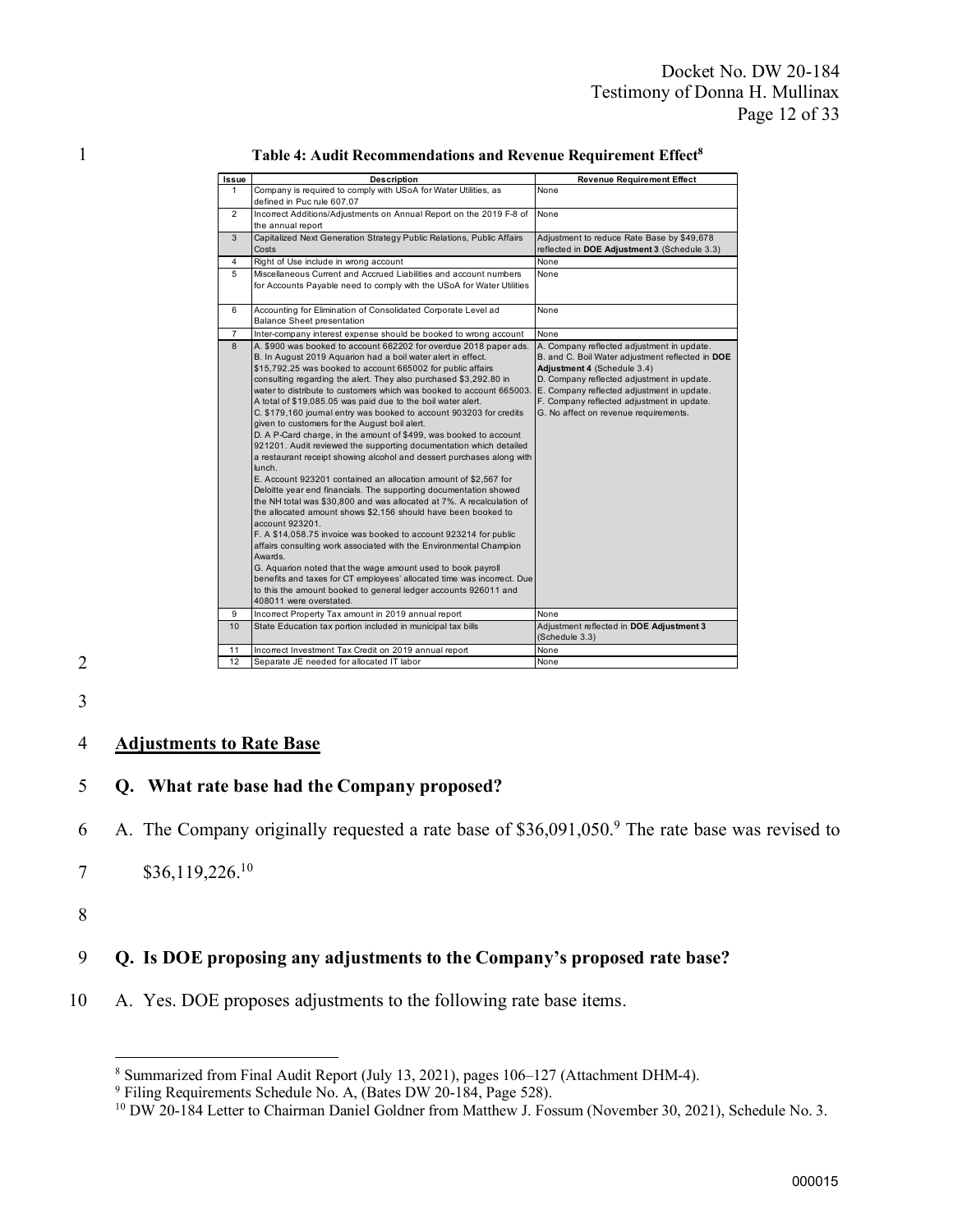- 1 Post Test Year Plant Adjustments
- 2 Cash Working Capital
- Audit Recommended Adjustments—Rate Base
- 

#### Post-Test Year Plant Adjustments

#### Q. Please explain DOE's recommended adjustment to Post-Test Year Plant Adjustments.

 A. The Company proposes to include in rate base \$6.7 million in pro forma plant additions, net of retirements, that were placed in service after the end of the test year. DOE recommends that, consistent with the long-standing Commission precedent, these post-test year plant additions be excluded from permanent rates. As shown on Schedule 3.1, DOE's recommended adjustment to Plant in Service reduces Rate Base by \$6,695,500. The 12 adjustment to Plant in Service also *reduces* depreciation expense by \$181,316 and property taxes by \$138,444, which increases Net Operating Income by \$233,159.

# Q. Instead of including this post-test year plant in rate base as part of the permanent rates,

#### what does DOE recommend?

 A. DOE recommends one step adjustment and that the non-revenue producing, used and useful, net post-test year plant that is removed from permanent rates should be recovered in this step adjustment. This following net plant has been reflected in the step adjustment as shown on Schedule 4.1.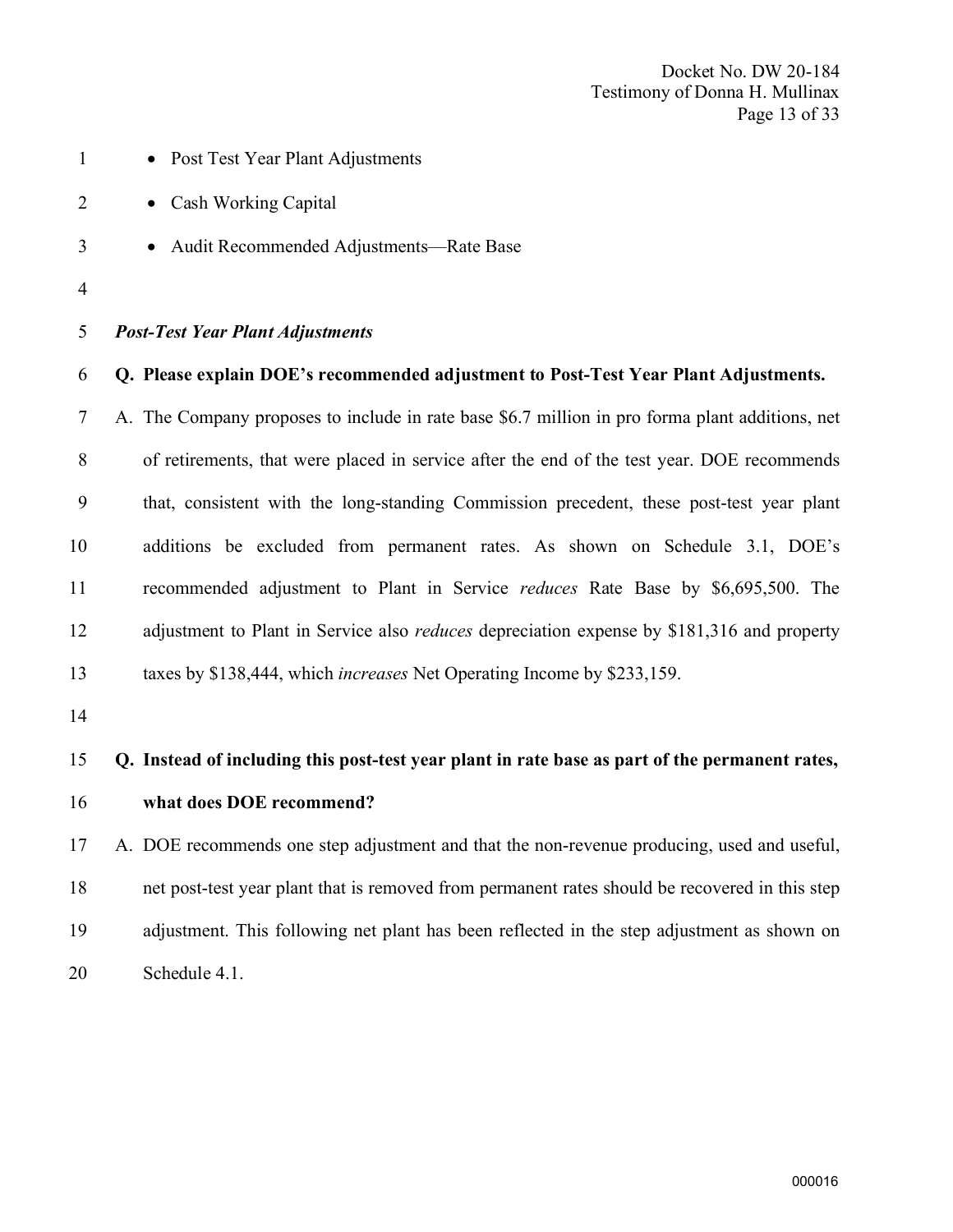Docket No. DW 20-184 Testimony of Donna H. Mullinax Page 14 of 33

1 Table 5: Post-Test Year Plant to be Included in Step Adjustment 2 3 4 Cash Working Capital 5 Q. Please explain DOE's recommended Cash Working Capital adjustment. 6 A. DOE's adjustment to Cash Working Capital updates cash working capital to reflect DOE's 7 adjustments that are discussed within this testimony. DOE's adjustment uses the rate 8 developed by the Company's lag study of  $5.55\%$ .<sup>11</sup> As shown on Schedule 3.2, DOE's 9 adjustment to Cash Working Capital *reduces* Rate Base by \$15,706. 10 11 Audit Recommended Adjustments–Rate Base 12 Q. Please explain DOE's recommended adjustment Audit Recommended Adjustments— 13 Rate Base. 14 A. DOE's Audit Staff report recommended in Audit Issue #3 that the Company reduce the filing 15 to remove from plant in service \$49,678 for Next Generation Strategies costs that were 16 capitalized. The public relations costs should have been booked to an expense account below 17 the line and should be considered non-recurring. 18 Audit found that the Company had charged \$48,048 to plant in service for public 19 relations and public affairs costs performed by Next Generation Strategies with regard to Post Test Year Plant Mill Road Water Treatment Facility **\$ 2,873,962** Well 22 Water Supply 1,721,939 Mill Road Water Main Replacement 1,224,541 Locke Road Water Main Replacement 1,017,487 Subtotal \$ 6,837,929 Less Retirements (142,429) Total Post-Test-Year Plant  $\overline{\phantom{0}}$  6,695,500

<sup>&</sup>lt;sup>11</sup> DW 12-85 Puc 1604.01 Section 28. The lag study rate was 6.83% in the last base distribution rate case (DW 12-85).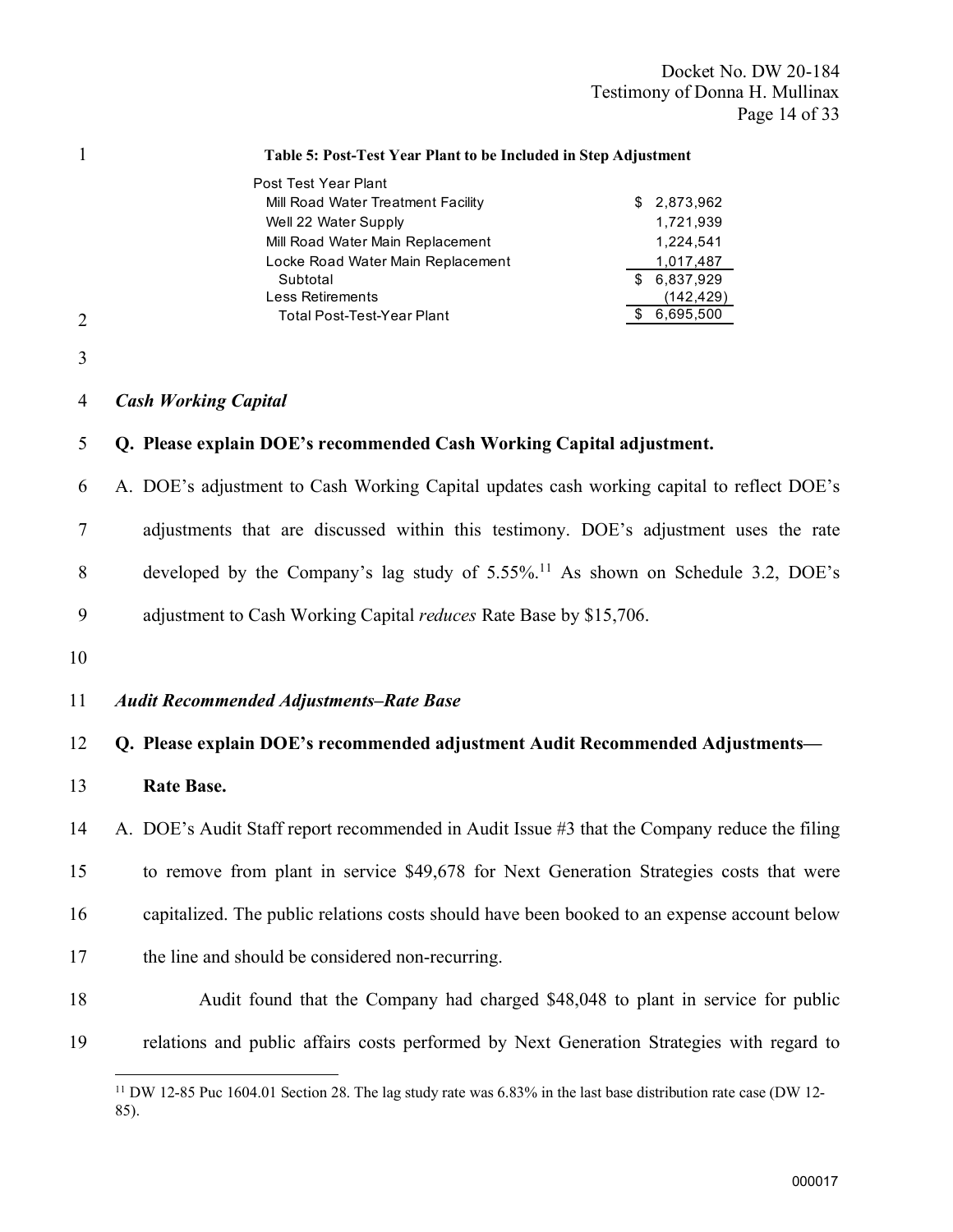Docket No. DW 20-184 Testimony of Donna H. Mullinax Page 15 of 33

| $\mathbf{1}$   | PFC treatment and contamination of Well #6 in Hampton/North Hampton. The Company                   |
|----------------|----------------------------------------------------------------------------------------------------|
| $\overline{2}$ | also capitalized an additional \$1,630 of Next Generation Strategies charges related to public     |
| 3              | relations and public affairs costs for the Route 101 Main Extension project communications.        |
| 4              | The public affairs consulting relates to social media, communication, email, and other             |
| 5              | communication with the Hampton Chamber of Commerce related to updates on the project.              |
| 6              | DOE removed these costs from rate base. Since these costs are considered below the line and        |
| 7              | non-recurring, DOE has not included them in net operating income. As shown on Schedule             |
| 8              | 3.3, DOE's adjustment to Audit Recommended Adjustment-Rate Base reduces                            |
| 9              | jurisdictional Rate Base by \$49,678. I will address other audit-recommended adjustments           |
| 10             | later in my testimony.                                                                             |
| 11             |                                                                                                    |
| 12             | Q. What is the impact of DOE's recommended adjustments to the Company's requested                  |
| 13             | rate base?                                                                                         |
| 14             | A. The Company's updated requested rate base was \$36,119,226. DOE's recommended                   |
| 15             | adjustments <i>reduce</i> the rate base by \$6,760,884, which results in a total recommended rate  |
| 16             | base of \$29,358,342.                                                                              |
| 17             |                                                                                                    |
| 18             | <b>Adjustments to Net Operating Income</b>                                                         |
| 19             | Q. What net operating income has the Company proposed?                                             |
| 20             | A. The Company's original request reflected net operating income of \$1,940,736. <sup>12</sup> The |
|                | Company's revised net operating income at current rates is $$1,970,235$ . <sup>13</sup>            |

<sup>&</sup>lt;sup>12</sup> Filing Requirements Schedule No. A, (Bates DW 20-184, Page 528).

<sup>&</sup>lt;sup>13</sup>DW 20-184 Letter to Chairman Daniel Goldner from Matthew J. Fossum (November 30, 2021), Schedule No. 1.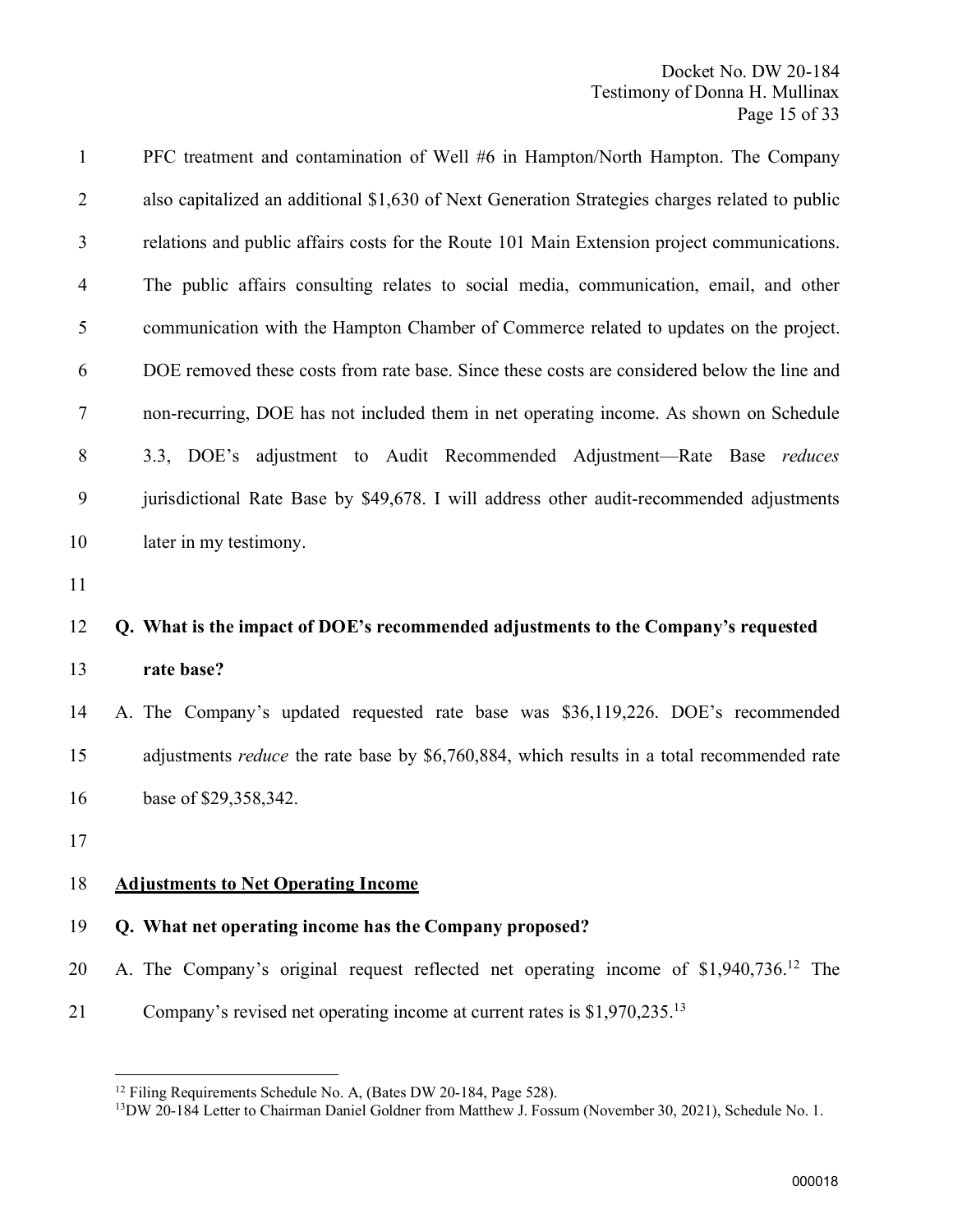| $\mathbf{1}$   |                                                                                               |
|----------------|-----------------------------------------------------------------------------------------------|
| $\overline{2}$ | Q. Is DOE proposing any adjustments to the Company's proposed net operating income?           |
| 3              | A. Yes. DOE recommends adjustments to these expense components:                               |
| 4              | Audit Recommended Adjustments—Net Operating Income<br>$\bullet$                               |
| 5              | Amortize Non-Recurring August 23, 2019, Boil Water Event                                      |
| 6              | Remove Payroll Increase 12-Months Past End of Test Year                                       |
| 7              | Exclude Shareholder Focused Short-Term and Long-Term Incentive Compensation                   |
| 8              | Flow Through of Payroll Taxes                                                                 |
| 9              | Remove Employee Benefits Increase 12-months Beyond Test Year and Modify Overhead<br>$\bullet$ |
| 10             | Rate                                                                                          |
| 11             | Remove Supplemental Executive Retirement Plan Costs (SERP)                                    |
| 12             | Sharing of Directors' and Officers' (D&O) Liability Insurance                                 |
| 13             | Normalize Legal Expenses                                                                      |
| 14             | Remove Lobbying Expenses                                                                      |
| 15             | Amortization of Expert Fees                                                                   |
| 16             | Convert to Whole Life Depreciation Methodology                                                |
| 17             | Amortization of Theoretical Depreciation Reserve Imbalance                                    |
| 18             | Remove Customer Assistance Program<br>$\bullet$                                               |
| 19             | Remove Eversource Aquarion Merger Costs Recovery Amortization<br>$\bullet$                    |

20 • Interest Synchronization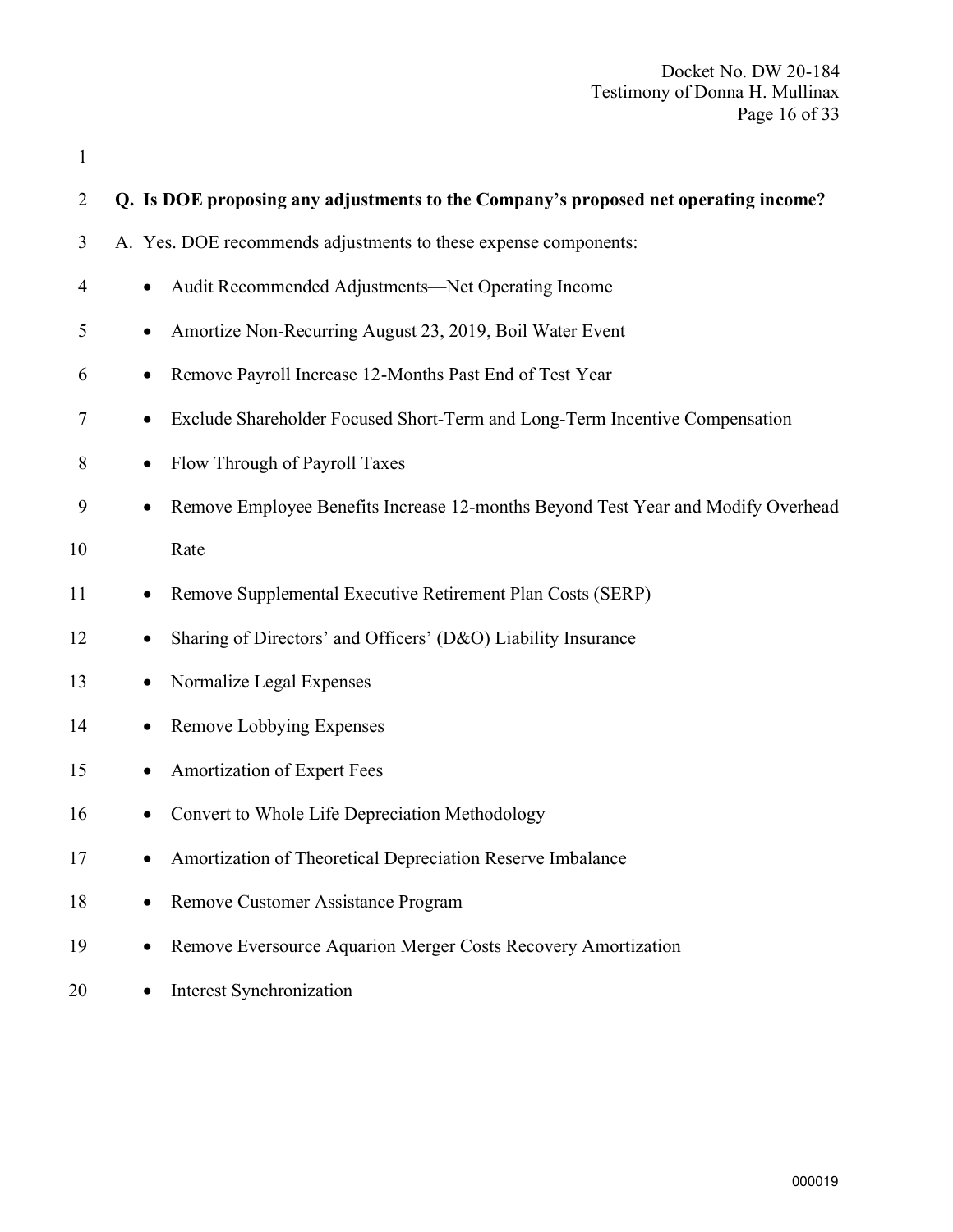#### Audit Recommended Adjustments—Net Operating Income

#### Q. Please explain DOE's recommended adjustment Audit Recommended Adjustments—

Net Operating Income.

 A. DOE's Audit Staff report discusses two issues (Issues # 8 and #10) that have effects on the Company's proposed net operating income. Audit Issue #8 included seven sub-parts, A–G, related to O&M expenses. The Company agreed with sub-parts, A, D, E, and F and reflected Audit's recommendation in its updated revenue requirements. Sub-part G had no effect on revenue requirements. Audit Issue #8, sub-parts B and C are related to a boil-water event. Audit's recommendation is reflected in DOE Adjustment 4, which I discuss later in my testimony.

 Audit Issue #10 is related to State Education Tax. Audit found that the Company paid the Statewide Education Tax through both municipal property taxes and Statewide Utility property tax. Audit recommended that the Company ensure the towns cease to assess the Statewide Education portion of the property tax rate. Audit recommended the filing be updated to reduce property tax expense to ensure that the municipal pro forma figures do not include the Statewide Education portion. As shown on Schedule 3.3, DOE's recommended 18 adjustment *increases* net operating income by \$414.

#### Amortize Non-Recurring August 23, 2019, Boil Water Event

#### Q. What was the August 23, 2019, Boil Water Event?

A. The Company issued a boil-water order on August 23, 2019. The Company explained,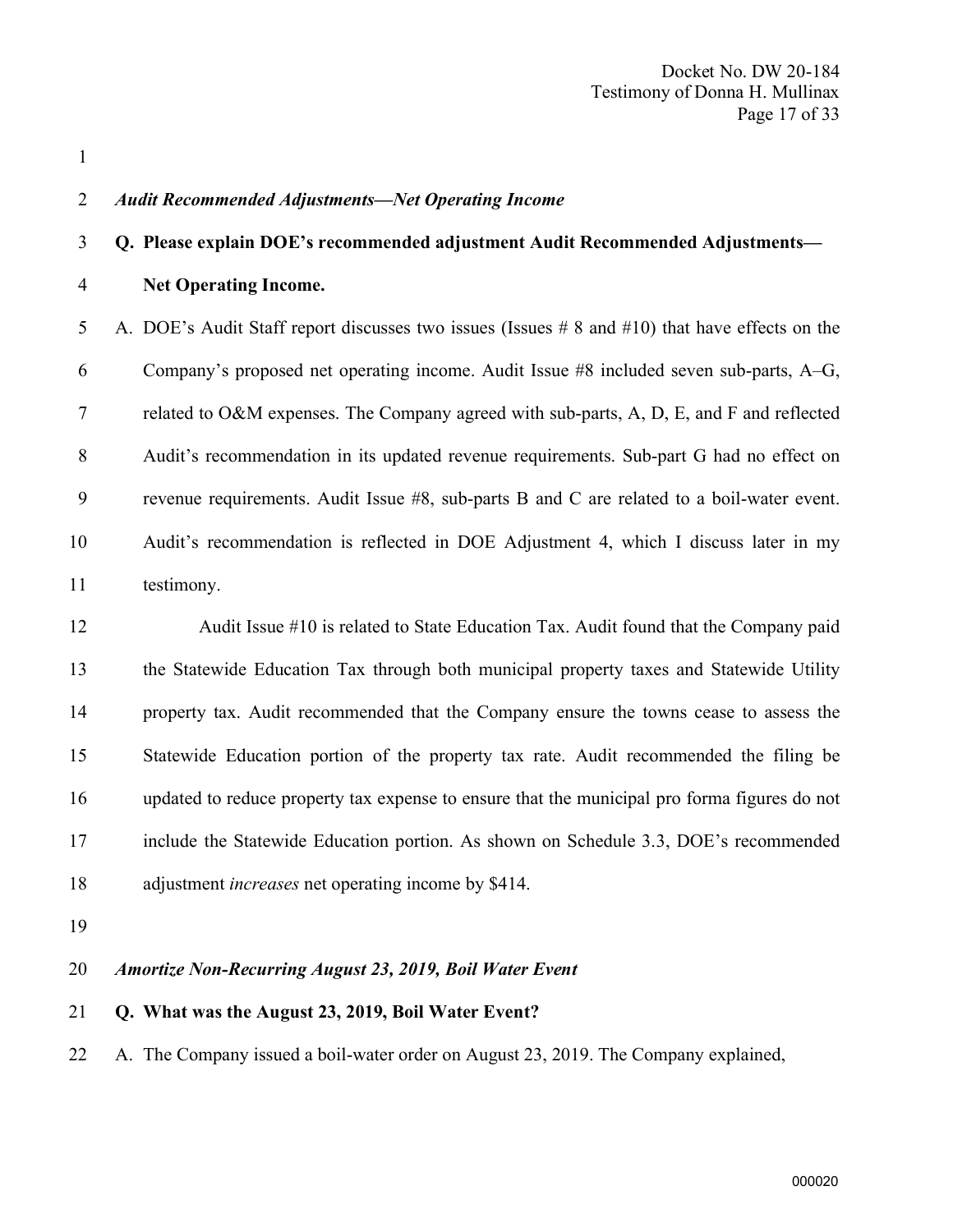The order was issued after results of a routine water sample taken on August 21, 2019 reported the presence of E. Coli and Total Coliform in one of the ten samples. As stated in our September 5, 2019 report to the Commission, the Company believes the positive results were due to a contaminated sample as subsequent water testing completed from August 23, 2019 to August 24, 2019, confirmed no presence of E. Coli bacteria or Total Coliform in any of the source wells or the water distribution system, and that the water sources were continually 8 disinfected."<sup>14</sup>

#### Q. What costs were reflected in the Test Year?

A. The table below lists the costs related to the boil-water order.

| 12 | Table 6: Costs Included in Test Year for August 23, 2019, Boil Water Event |         |
|----|----------------------------------------------------------------------------|---------|
|    | <b>Customer Goodwill Credit</b>                                            | 179,160 |
|    | <b>Outside Services</b>                                                    | 34.147  |
|    | Monitoring of Wells                                                        | 8.740   |
|    | <b>Office Supplies</b>                                                     | 5,162   |
| 13 | <b>Total Boil Water Event</b>                                              | 227.209 |

#### Q. Does DOE believe these costs are normal, recurring costs?

16 A. No. The costs associated with this boil-water event are not normal, recurring costs.<sup>15</sup> DOE recommends that these costs be removed from the Test Year so that the \$227,209 is not 18 recovered *annually* from ratepayers. DOE recommends that the Customer Goodwill Credit of \$179,160 should not be borne by ratepayers and, thus, should be excluded. The remaining 20 balance of \$48,049 should be amortized over six years. The adjustment is shown on Schedule 3.4 and increases Net Operating Income by \$159,835.

AWS response to Staff 1-3 (Attachment DHM-6).

Final Audit Report (July 13, 2021), Issue #8, sub-parts B and C, pages 119–121 (Attachment DHM-4).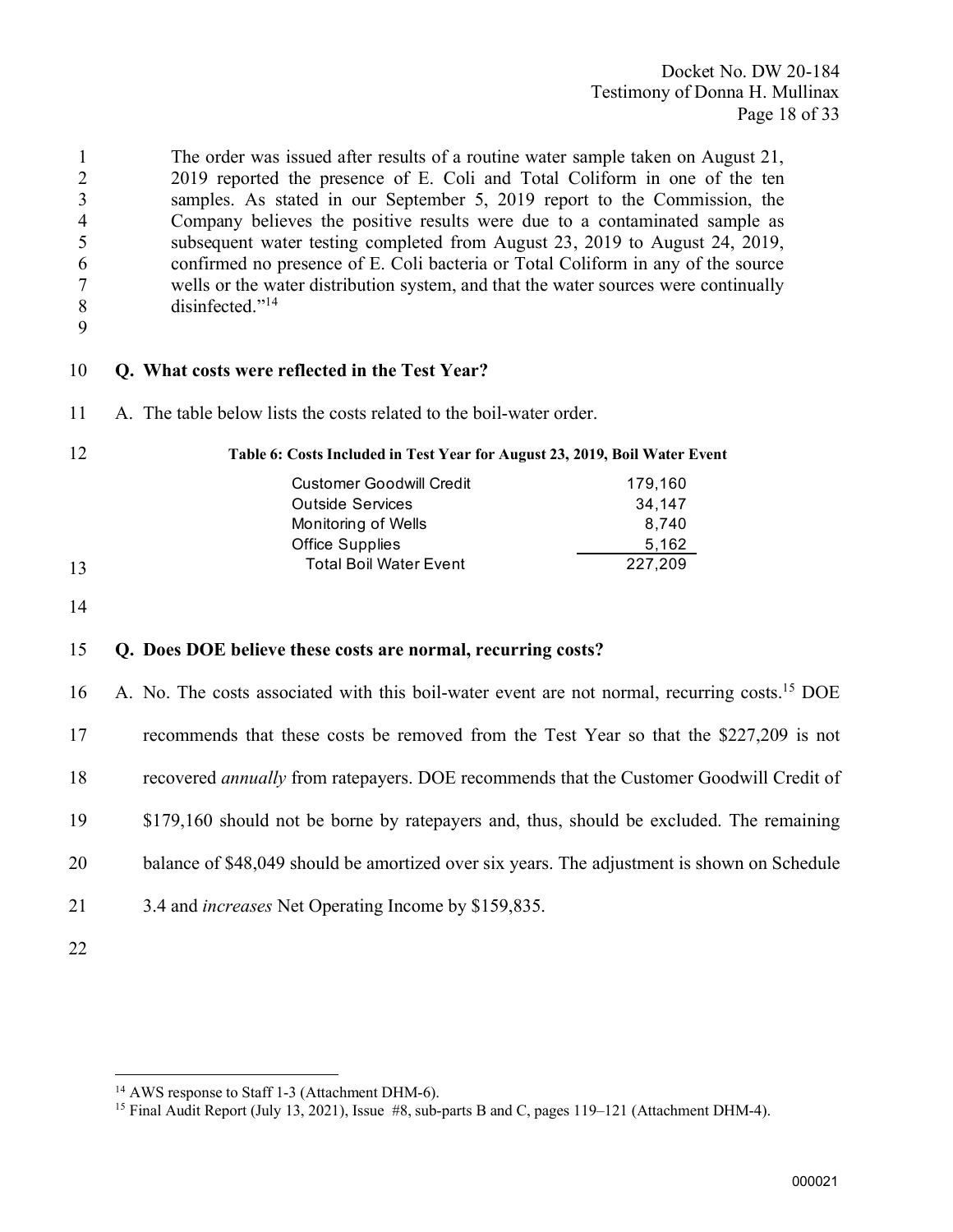#### Remove Payroll Increase 12-Months Past End of Test Year

## Q. Please explain DOE's recommended adjustment Remove Payroll Increase 12-Months Past End of Test Year

 A. The Company has proposed wage and salary increases for 2020 and 2021. As discussed earlier, DOE supports the Commission's long-standing practice to limit known and measurable adjustments to those within twelve months of the end of the test year. Thus, DOE supports the 2020 increase as it is known and measurable and within twelve months of the end of the test year. However, the 2021 increase is more than twelve months past the end of the test year and should be denied. The adjustment is shown on Schedule 3.5 and increases Net Operating Income by \$22,373.

Exclude Shareholder Focused Short-Term and Long-Term Incentive Compensation

#### Q. Please explain DOE's recommended adjustment Exclude Shareholder Focused Short-

#### Term and Long-Term Incentive Compensation.

 A. Aquarion has a short-term and a long-term incentive compensation program for non-union employees. Both programs are awarded based on a financial/operational performance split of approximately 70%/30%. The financial and operational performance goals are further sub-divided as shown in the following table.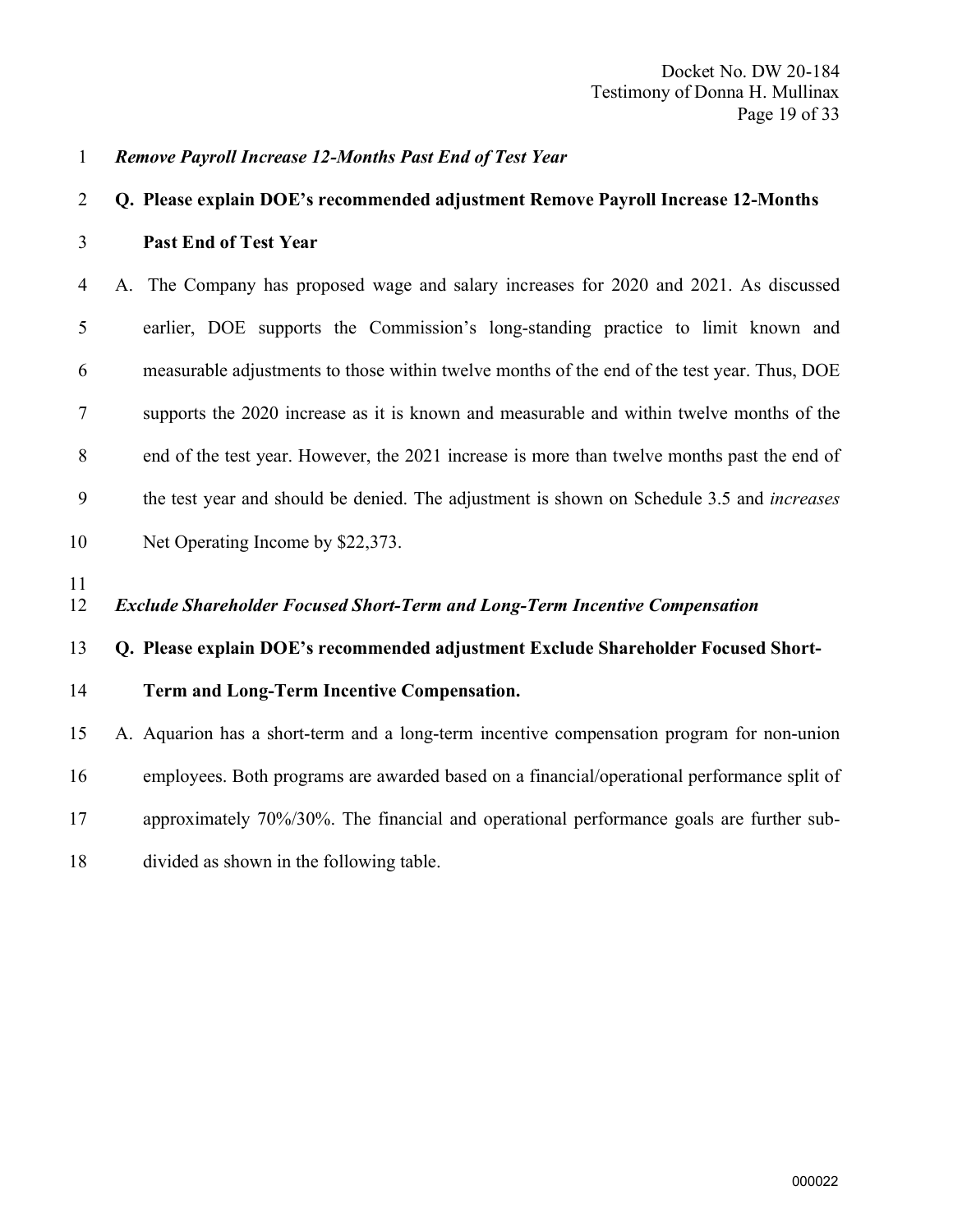|                                               |     | Individual<br>Weight | Total<br>Weight |
|-----------------------------------------------|-----|----------------------|-----------------|
| <b>Financial Performance</b>                  | 70% |                      |                 |
| Net Income                                    |     | 60%                  | 42%             |
| Investment in Rate Base                       |     | 20%                  | 14%             |
| Strategic Initiatives and Regulatory Outcomes |     | 20%<br>100%          | 14%             |
| <b>Operational Performance</b>                | 30% |                      |                 |
| Service Quality                               |     | 25%                  | 8%              |
| <b>Product Quality</b>                        |     | 25%                  | 8%              |
| Other                                         |     | 50%                  | 15%             |
|                                               |     | 100%                 | 100%            |

#### 1 Table 7: Incentive Plans Performance Weights<sup>16</sup>

3 The financial goals included net income, investment in rate base, and strategic initiatives and 4 regulatory outcomes.<sup>17</sup> These financial performance goals align with the interest of the 5 Company's shareholders, and DOE recommends transferring the portion of the Incentive

6 Compensation focused on shareholder goals to shareholders.

7

2

#### 8 Q. Please explain why focusing on shareholder-related goals should not be borne by

#### 9 ratepayers.

 A. Reducing expenses drives up net income or profitability that should benefit ratepayers. However, if management focuses too heavily on profitability in order to receive incentive compensation payouts, the shareholders could receive benefits at the expense of ratepayers. The following example is for illustration. Expenses can be reduced by deferring maintenance. Expenses could be further reduced by failing to adequately staff Customer Service. With a reduced Customer Service staff, customers could experience low water pressure and find it difficult to contact Customer Service to report the problem. With reduced staff, Customer

<sup>16</sup> AWS response to Staff 2-20, Attachment 3, pages 4–7 (Attachment DHM-8).

<sup>&</sup>lt;sup>17</sup> AWS response to Staff 2-20 (Attachment DHM-8).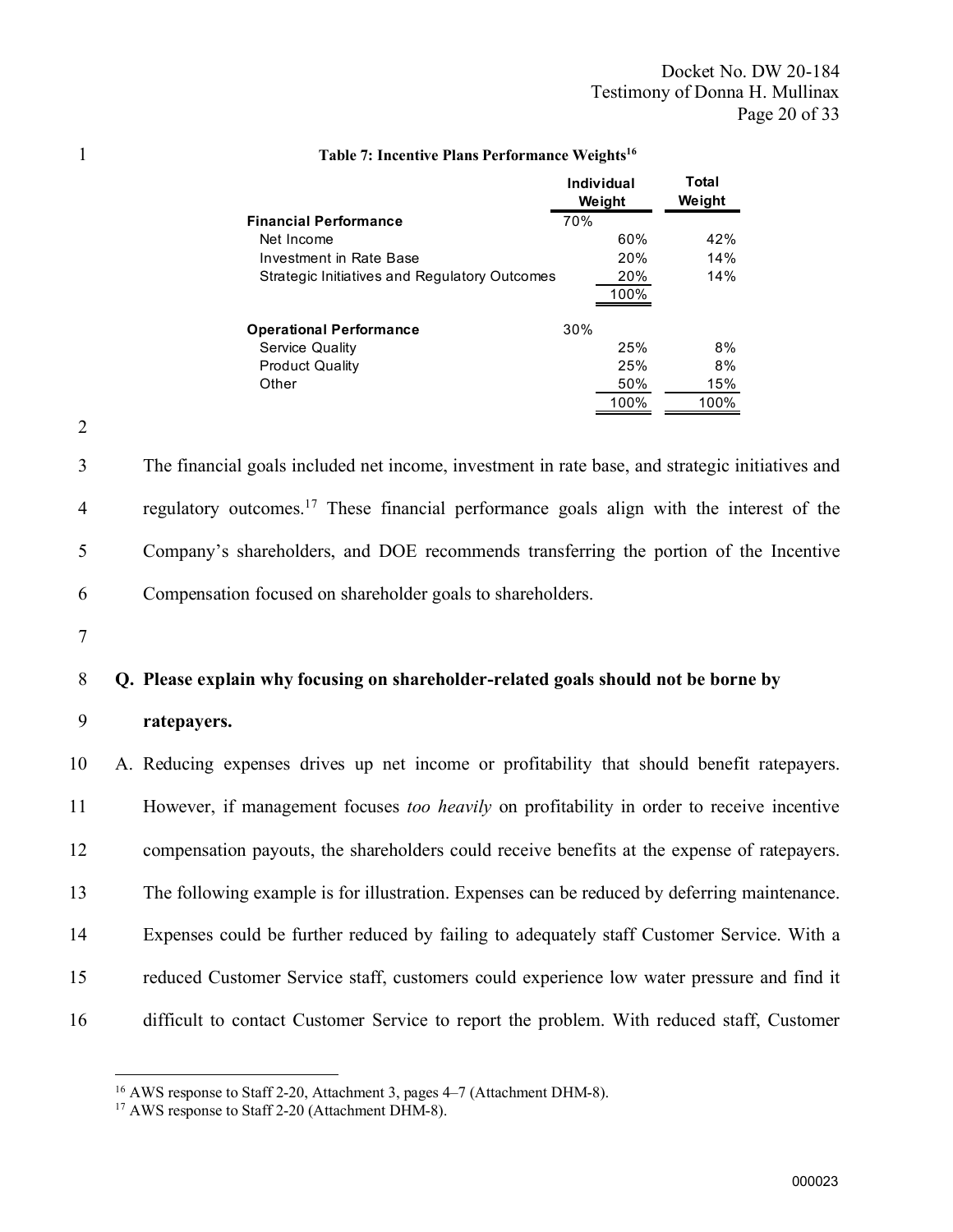Service would also have increased wait times for other inquiries or complaints. In such a case, by reducing expenses, the Company's management could meet its net income goal, which is weighted heavily to gain incentive pay (42% of total goals) even though the resulting failures in customer service would cause the Company to miss Service Quality goals, which is less than 8% of the total goals. Thus, management would benefit in incentive pay at the expense of the customer.

 Having goals to incent performance is a good management practice; however, it is important that incentive payments balance performance goals so as to derive the desired behaviors. The Company has made the decision to incent shareholders' goals more than those of the ratepayers. Therefore, shareholders should fund the awards that accrue to management for achieving the goals that benefit them. Ensuring that the competing interests are balanced is also important. This balance is achieved by requiring the sharing of incentive costs between ratepayers and shareholders. Therefore, DOE recommends the portion of the Incentive Compensation that more closely benefits shareholders be funded by shareholders. 15 The adjustment is shown on Schedule 3.6 and *increases* Net Operating Income by \$7,938.

Flow Through of Payroll Taxes

#### Q. Please explain DOE's recommended adjustment Flow Through of Payroll Taxes.

 A. Payroll taxes reflects the effective tax rate for the Company's Social Security and Medicare taxes that correspondingly decrease as a result of DOE's adjustments to Payroll. The 21 adjustment is shown on Schedule 3.7 and *increases* Net Operating Income by \$1,948.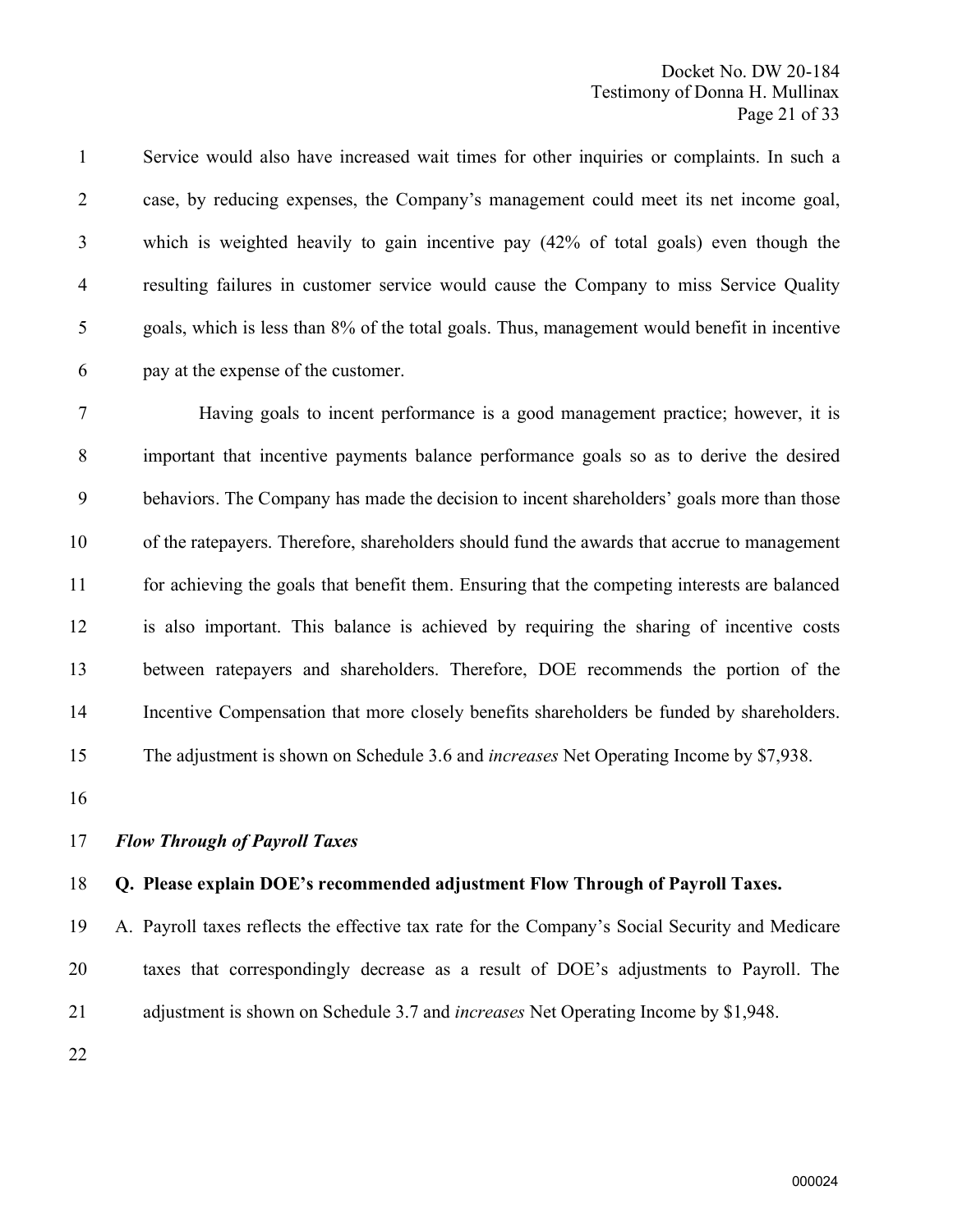#### Remove Employee Benefits Increase 12-months Beyond Test Year and Modify Overhead Rate

# Q. Please explain DOE's recommended adjustment Remove Employee Benefits Increase 12-months Beyond Test Year.

 A. The Company Employee Welfare adjustment includes employee medical costs, 401k plan expense, auto allowance, life insurance, long-term disability, and benefit overhead of service company employees. The pro forma employee medical costs derive from a premium-based plan<sup>18</sup> and were updated to reflect 2021 pricing. The pro forma life insurance and long-term disability derive from the 2021 pro forma wages. Consistent with the Commission's long- standing practice to limit known and measurable adjustments to those within twelve months of the end of the test year, DOE removed the 2021 pro forma increase for these expenses.

 The Service Company employee benefits were developed by applying a benefits overhead rate of 52% to pro forma 2021 wages. DOE recommends two adjustments to Service Company employee benefits: (1) removing the 2021 pro forma increase for the wages, and (2) modifying the 52% Benefits Overhead Rate. Regarding the Benefits Overhead Rate, the ratio was developed by using the actual wages and benefits for Connecticut. The 16 Company provided a list of the benefits and their actual costs.<sup>19</sup> DOE recommends removing those costs related to discretionary benefits that are not necessary for the provision of utility service: Benefits, Recreational—\$38,373, Supplemental Pension Expense (or SERP)— \$16,568, and Social and Recreation—\$31,658. Removing these items reduces the Benefits 20 Overhead Rate from 52% to 51.3%.

Direct Testimony of Debra A. Szabo, page 12, lines 13–16 (Bates 173).

AWS response to Staff 2-25 (Attachment DHM-12).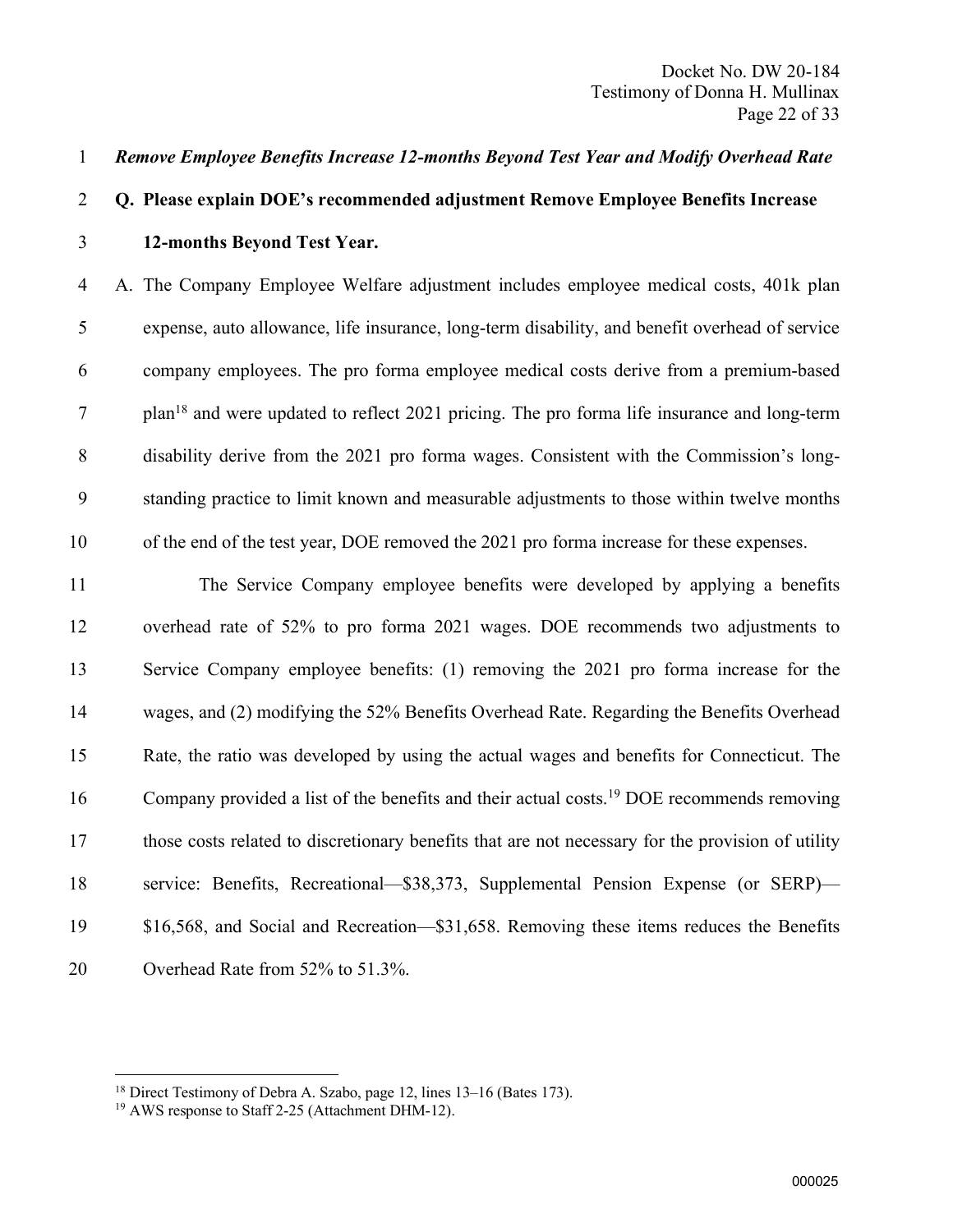- The adjustments are shown on Schedule 3.8 and increase Net Operating Income by \$14,223.
- 

#### Remove Supplemental Executive Retirement Plan Costs (SERP)

#### Q. Please explain DOE's recommended adjustment Remove Supplemental Executive

#### Retirement Plan Costs (SERP).

 A. A Supplemental Executive Retirement Plan (SERP) is a benefit available to top-level executives that is in addition to qualified benefits covered in a company's standard retirement savings plan. Because SERP is a non-qualified plan and provides no immediate tax advantage to the company or the executive, it can be offered selectively to key executives whose contributions to the company's qualified plan, such as a 401(k), are limited by the maximum annual contribution or the income eligibility limits, or both.

 The Company's rate request includes management-allocated expense of \$29,018 14 related to SERP costs.<sup>20</sup> DOE recommends that the SERP costs be disallowed and that shareholders should pay the costs of SERP. For ratemaking purposes, shareholders should bear the additional costs associated with supplemental benefits to highly compensated executives since these costs are not necessary for the provision of utility service but are instead discretionary costs to attract, retain, and reward already highly compensated executives. This recommendation means that ratepayers will pay for the executive benefits included in the Company's regular pension plan and shareholders will pay for the additional executive benefits included in the supplemental plan. As shown on Schedule 3.9, DOE's recommended adjustment increases net operating income by \$15,326.

AWS response to Staff 2-27 (Attachment DHM-16).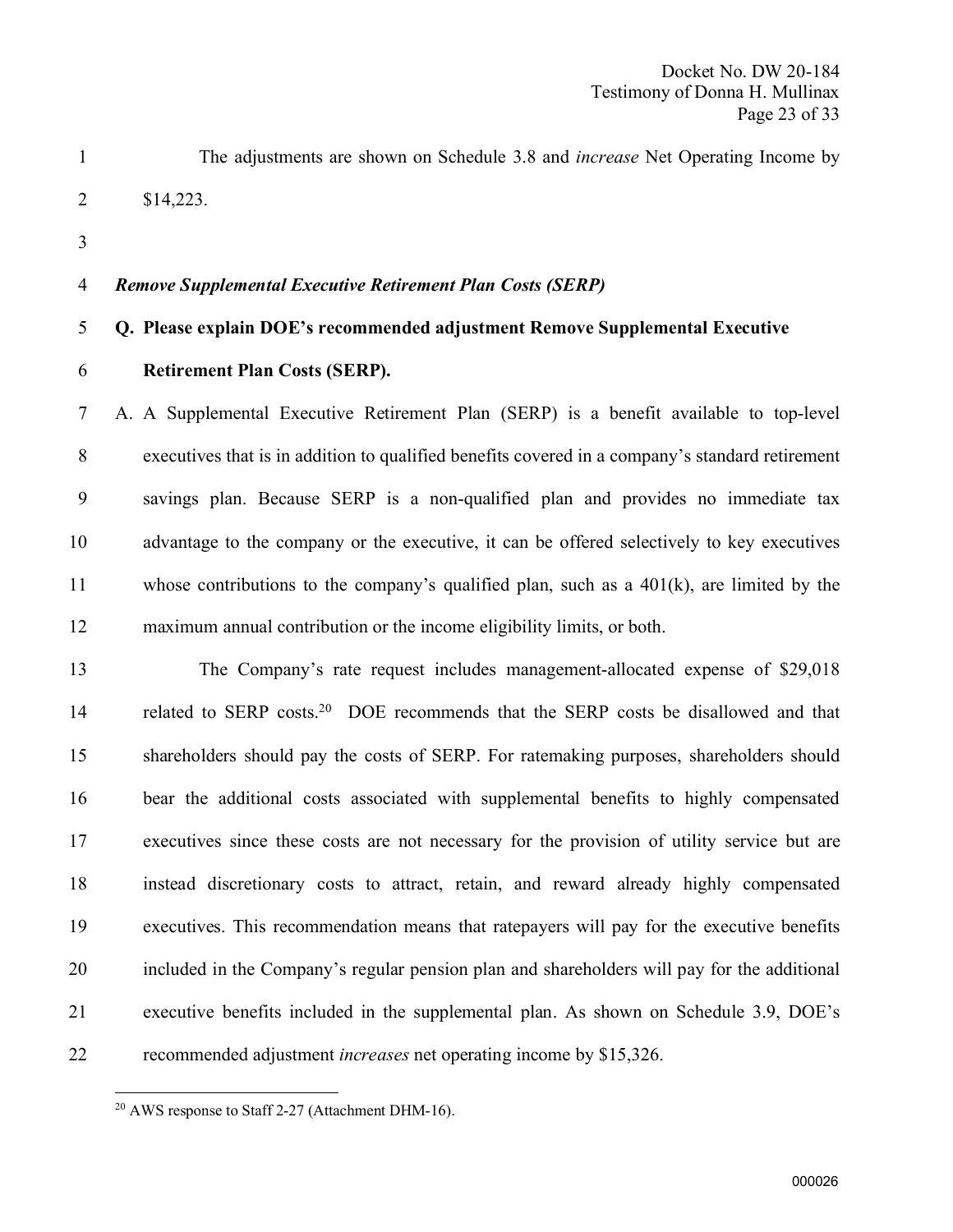Sharing of Directors' and Officers' (D&O) Liability Insurance Q. Please explain DOE's recommended adjustment Sharing of Directors' and Officers' (D&O) Liability Insurance. A. DOE's adjustment removes one-half of the D&O Liability Insurance expense. The adjustment reflects a sharing of the expense between shareholders and ratepayers. As shown on Schedule 3.10, DOE's recommended adjustment increases net operating income by \$357. Q. Why should the cost of D&O Liability Insurance Expense be shared between shareholders and ratepayers? 11 A. D&O Liability Insurance protects the officers and directors from the costs of a lawsuit.<sup>21</sup> Shareholders benefit from payouts under the policy that would reduce the cost not recoverable from ratepayers. On the other hand, ratepayers benefit because having the insurance improves the ability of the Company to attract and retain qualified directors and officers and enables the directors and officers to make decisions without fear of personal liability. As a result, it is reasonable for shareholders to bear some of the cost of D&O Liability Insurance. Normalize Legal Expenses Q. Please explain DOE's recommended adjustment Normalize Legal Expenses.

- A. The Company requested \$37,456 for general legal services and yearly legal expense related
- to the Company's WICA filings. The pro forma legal expenses is a 12% increase over the

AWS response to Staff 2-39 (Attachment DHM-17).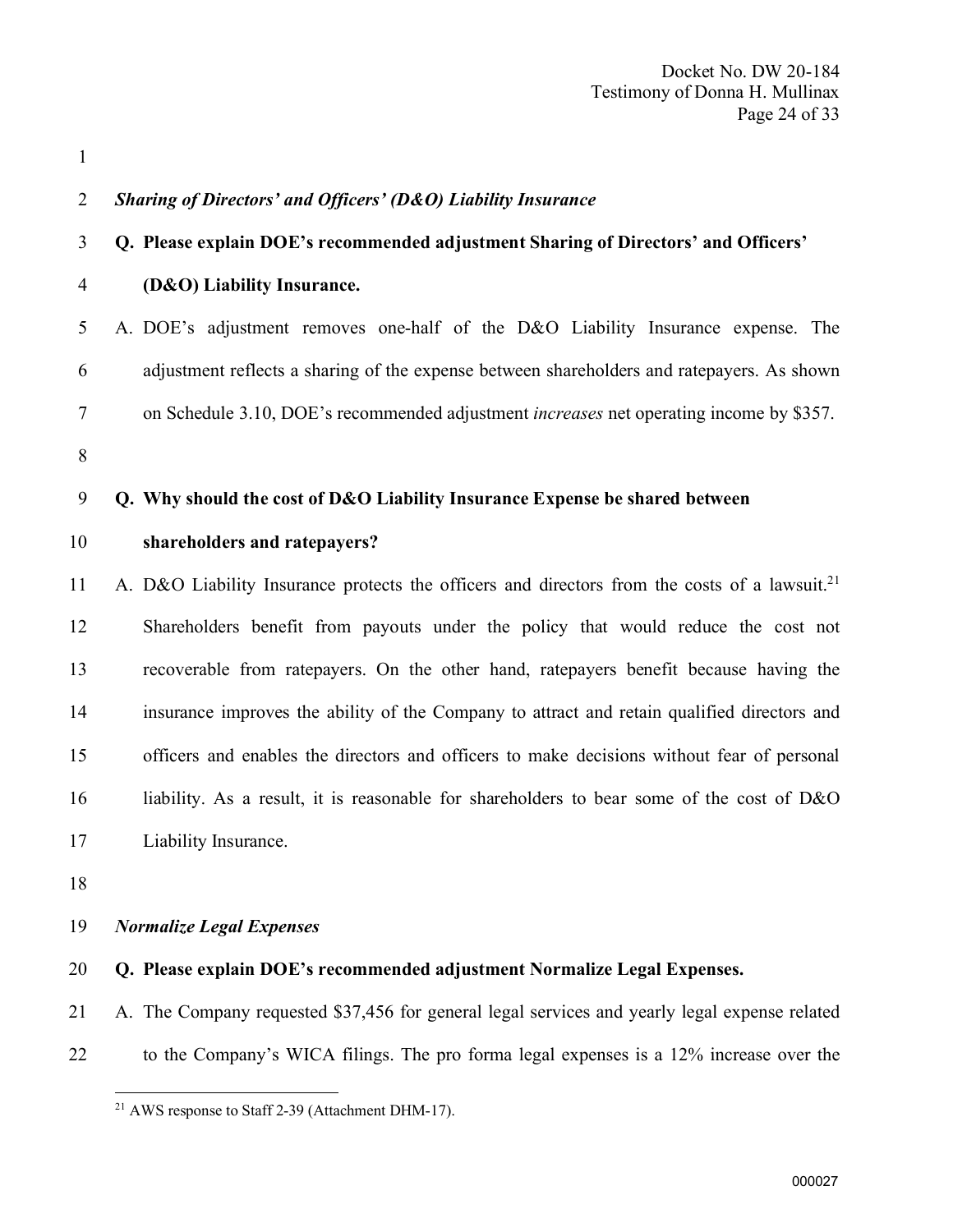test year. During discovery, the Company explained that the increase in legal costs was due to a change in the manner in which legal costs are charged to the Company by its affiliate. In 2019, legal services provided to the Company by its affiliate were included as part of the management allocation and not part of the test year legal expense. The pro forma legal expense reflects a change in methodology to charge legal services provided by the affiliate directly to the Company. Effective January 2020, legal services provided by the affiliate are either directly charged to the Company based on actual time incurred providing services to the Company or through the management allocation for services related to multiple affiliates. <sup>22</sup>

#### Q. What does DOE recommend?

 A. Since the Company is changing how general legal services and legal expenses associated with annual WICA filing expenses are charged, DOE recommends that legal fees be normalized based on a historical five-year average. The Company provided a summary of its 15 legal expenses for 2016–2020.<sup>23</sup> As shown in the following table, DOE isolated the general legal services and legal expenses associated with annual WICA filing expenses and then calculated a five-year average.

AWS response to DOE 3-15 (Attachment DHM-18).

<sup>&</sup>lt;sup>23</sup> AWS response to Energy TS 2-8 (Attachment DHM-19).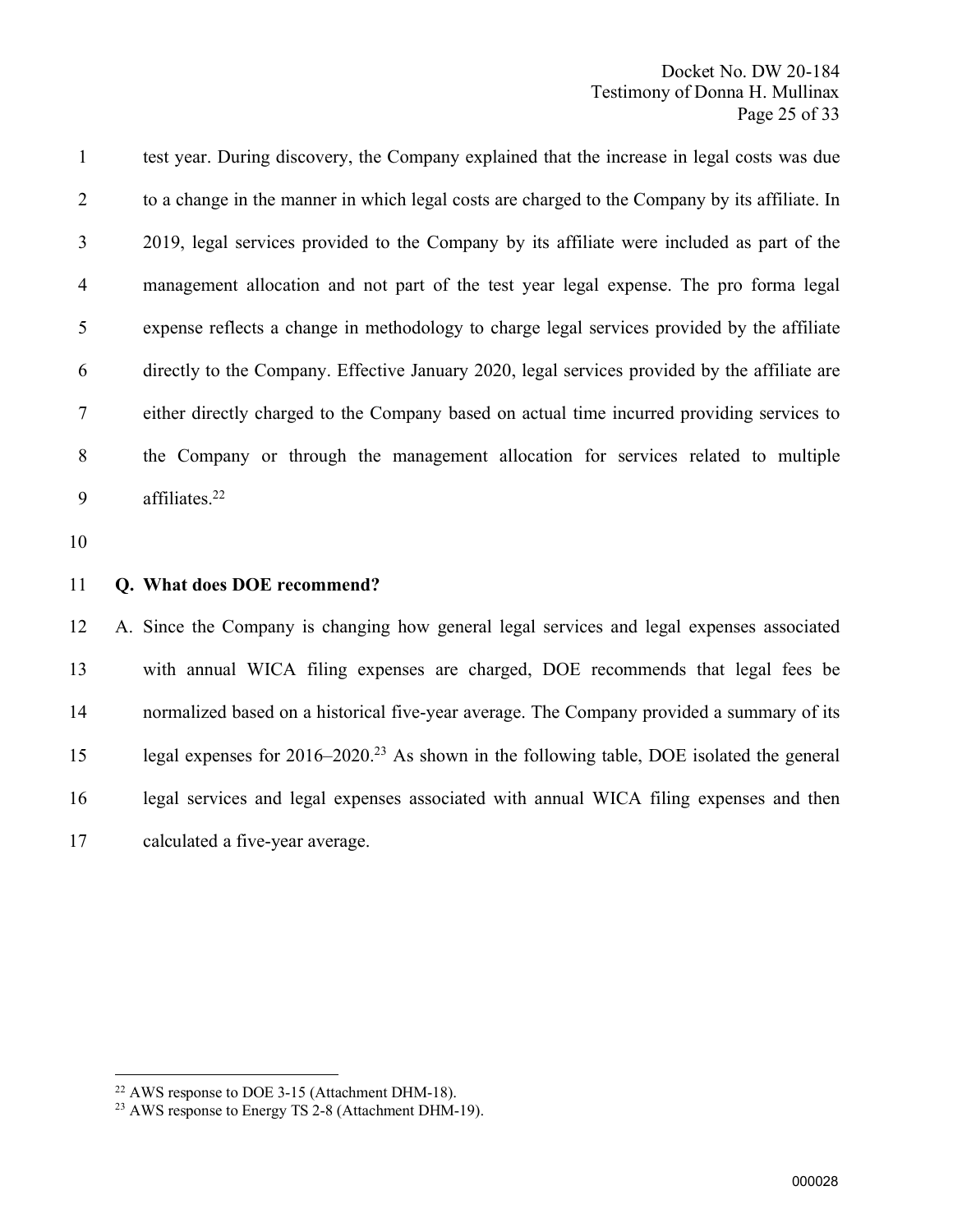|                                      |          |             |             |          |                                                   | Averages              |                   |                  |
|--------------------------------------|----------|-------------|-------------|----------|---------------------------------------------------|-----------------------|-------------------|------------------|
| <b>Description</b>                   | 2016     | 2017        | 2018        | 2019     | 2020                                              | <b>WICA</b><br>Filina | General<br>Legal  | Comment          |
| <b>WICA Filing</b>                   | \$11,879 | \$<br>7,513 | \$<br>8,223 | \$14,105 |                                                   | \$<br>10,430          |                   |                  |
| Rate Design Filing/Monthly Billing   | 16,276   |             |             |          |                                                   |                       |                   | <b>Rate Case</b> |
| Wiggin Way                           | 1.078    | 13,535      | 2.860       | 15,703   | \$7.148                                           |                       | \$8,065           |                  |
| Hampton/North Hampton Hydrant Matter |          | 2,833       |             |          |                                                   |                       | 2,833             |                  |
| <b>DES Water Sampling Matter</b>     |          | 1,265       |             |          |                                                   |                       | 1,265             |                  |
| <b>Tax Reform</b>                    |          |             | 2.498       | 2,503    |                                                   |                       |                   | Non-recurring    |
| <b>Easement Release</b>              |          |             |             | 715      |                                                   |                       | 715               |                  |
| <b>Hampton Compliant</b>             |          |             |             | 330      |                                                   |                       | 330               |                  |
| Management Fee Allocation            |          |             |             | 1.774    |                                                   |                       | 1.774             |                  |
| <b>NH Regulatory</b>                 |          |             |             |          | 32,391                                            |                       |                   |                  |
| <b>NH Rate Case</b>                  |          |             |             |          | 6.626                                             |                       |                   | <b>Rate Case</b> |
| Total                                |          |             |             |          | $$29,233$ $$25,145$ $$13,581$ $$35,129$ $$46,165$ | <b>S</b>              | $10,430$ \$14,981 |                  |
|                                      |          |             |             |          |                                                   |                       | 25,411            |                  |

#### 1 Table 8: Legal Expenses 2016–2020

2 3

> 4 DOE recommends including general legal services and legal expenses associated with annual 5 WICA filing expenses of \$25,411. As shown on Schedule 3.11, DOE's recommended 6 adjustment increases net operating income by \$8,783.

7

#### 8 Remove Lobbying Expenses

#### 9 Q. Please explain DOE's recommended adjustment Remove Lobbying Expenses.

 A. The Company reported that the test year included dues paid to New Hampshire Water Works Association, National Association of Water Companies, and American Water Works Association. When asked whether these entities conduct lobbying activities and how the Company excluded these costs from it rate request, the Company stated that all these organizations conduct some lobbying activities for the water industry and their memberships at the federal and/or state level. The Company estimated that approximately 15% of the dues were associated with lobbying and that applying the 15% to the 2019 expense would be 17 81,583<sup>24</sup> DOE recommends excluding this amount from the Company' rate request. As

<sup>24</sup> AWS response to Staff 2-33 (Attachment DHM-20).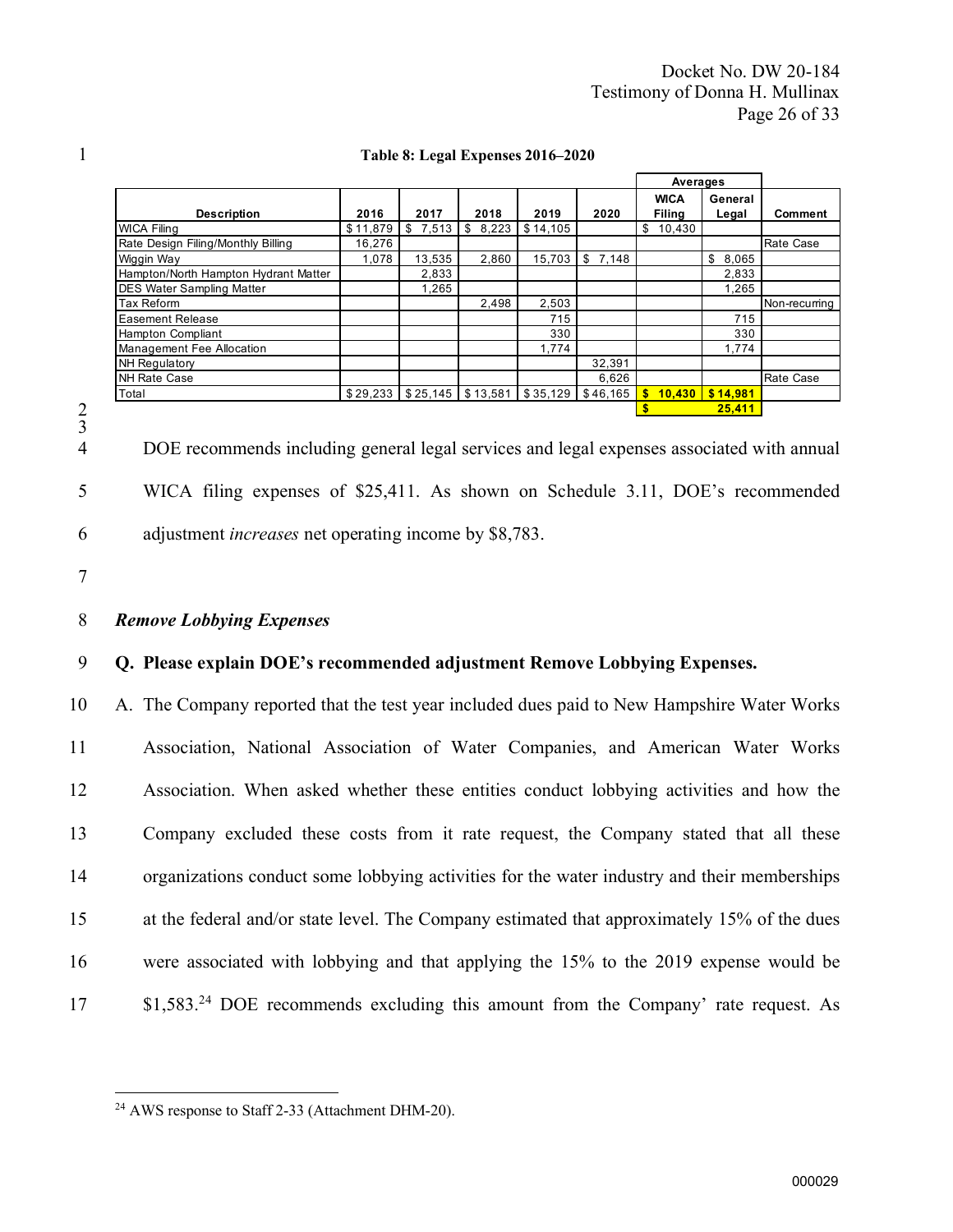shown on Schedule 3.12, DOE's recommended adjustment increases net operating income by \$1,154.

#### Amortization of Expert Fees

Q. Please explain DOE's recommended adjustment Amortization of Expert Fees.

 A. The Company is seeking recovery of expert fees for (1) a depreciation study, (2) a cost-of- service study, and (3) the fees associated with NHPUC Staff's expert that reviewed the tax- change-effect calculations submitted by Aquarion in DW 18-054 and DW 18-161. In the DW 18-054 and DW 18-161 Settlement, it was agreed that the NHPUC Staff's expert fees paid by the Company would be booked to a regulatory asset and resolution of recovery of those 11 expenses would be deferred to the next full rate case.<sup>25</sup> The following table summarizes the Company request.

#### Table 9: Expert Fees and Company's Proposed Annual Recovery

|    | <b>Description</b>                                                                                | Cost     | <b>Recovery</b> | Annual   |
|----|---------------------------------------------------------------------------------------------------|----------|-----------------|----------|
|    | Depreciation Study-Guastella Associates, LLC                                                      | \$43,200 | 6               | \$7,200  |
|    | Cost of Service Study-Gannet Fleming, LLC                                                         | \$58,000 | 6               | \$9,667  |
| 14 | 2017 Tax Act Study-Blue Ridge Consulting Services, Inc.                                           | \$10,284 |                 | \$10,284 |
| 15 | As shown in the table above, the Company proposes annual recovery of $1/6th$ of the costs for     |          |                 |          |
| 16 | the depreciation study and cost of service study. For the NHPUC Staff's expert fees, the          |          |                 |          |
| 17 | Company seeks full recovery in one year. Under the Company's proposal, the full amount of         |          |                 |          |
| 18 | the NHPUC's Staff expert will be recovered <i>annually</i> until the next full rate case implying |          |                 |          |
| 19 | the costs would be recurring each year. DOE recommends that the NHPUC Staff expert fees           |          |                 |          |
| 20 | be amortized over six years consistent with the Company's proposed recovery of the                |          |                 |          |

AWS response to Staff 2-37 (Attachment DHM-21).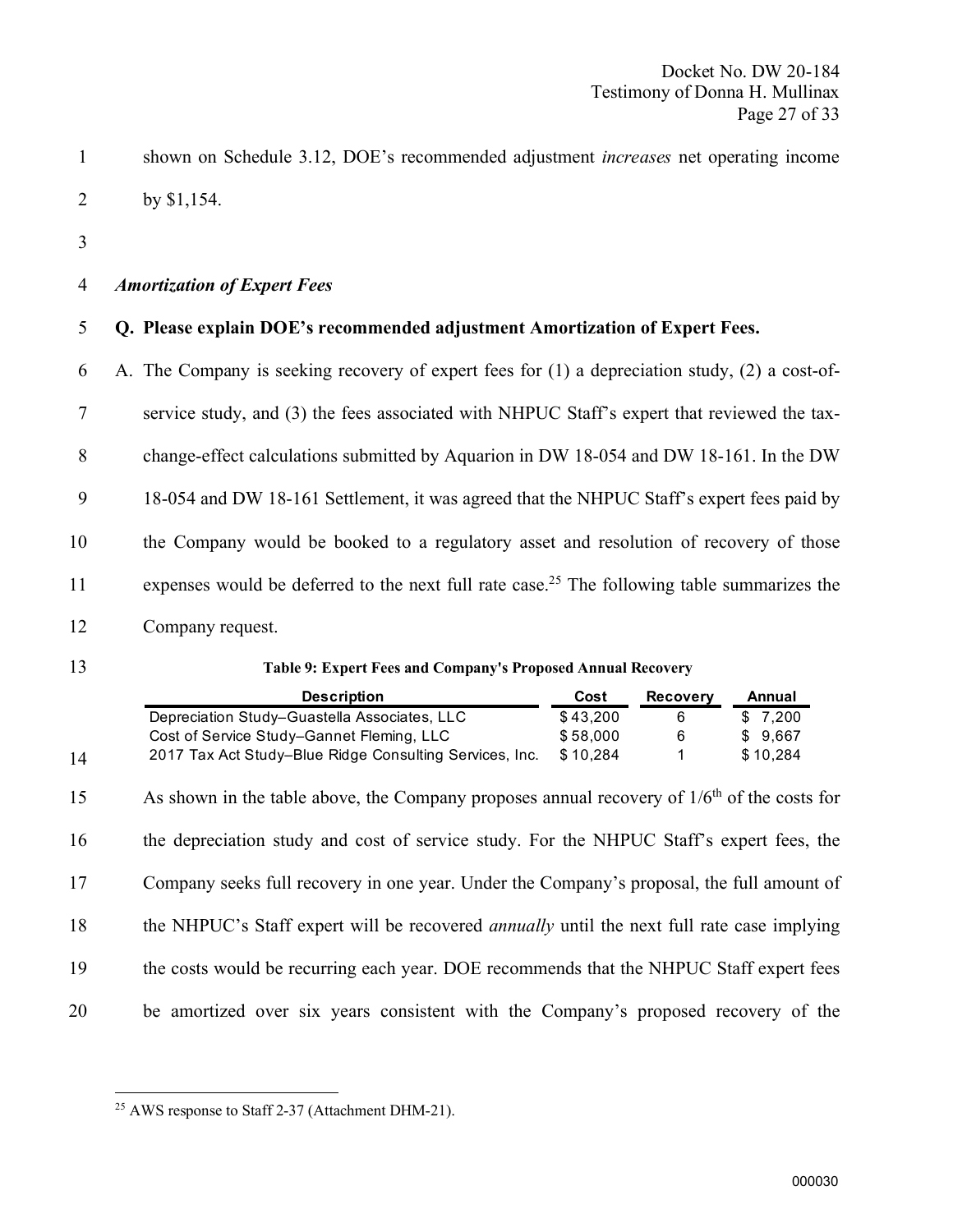- depreciation study and cost of service study costs. As shown on Schedule 3.13, DOE's recommended adjustment increases net operating income by \$6,249.
- 

#### Convert to Whole Life Depreciation Methodology

#### Q. Please explain DOE's recommended adjustment Convert to Whole Life Depreciation

Methodology.

 A. The Company proposes an adjustment to depreciation expense to reflect the use of the Remaining Life Methodology to establish depreciation accrual rates going forward. DOE recommends rejecting the use of the Remaining Life Methodology. Depreciation accrual rates should be set using the Commission's long-standing use of straight-line, average life, whole life depreciation with an amortization period to recover any difference between book depreciation reserve and the theoretical depreciation reserve by account. The whole-life technique is consistent with the Commission's practice for setting depreciation accrual rates for other electric, natural gas, and water utilities. As shown on Schedule 3.14, DOE's recommended adjustment increases net operating income by \$61,770.

#### Amortization of Theoretical Depreciation Reserve Imbalance

#### Q. Please explain DOE's recommended adjustment Amortization of Theoretical

Depreciation Reserve Imbalance.

 A. If DOE's recommendation of continuing the use of the Whole Life Methodology in setting depreciation accrual rates is adopted, the Theoretical Depreciation Reserve Imbalance must be amortized separately. Applying the Whole Life Methodology to the Company's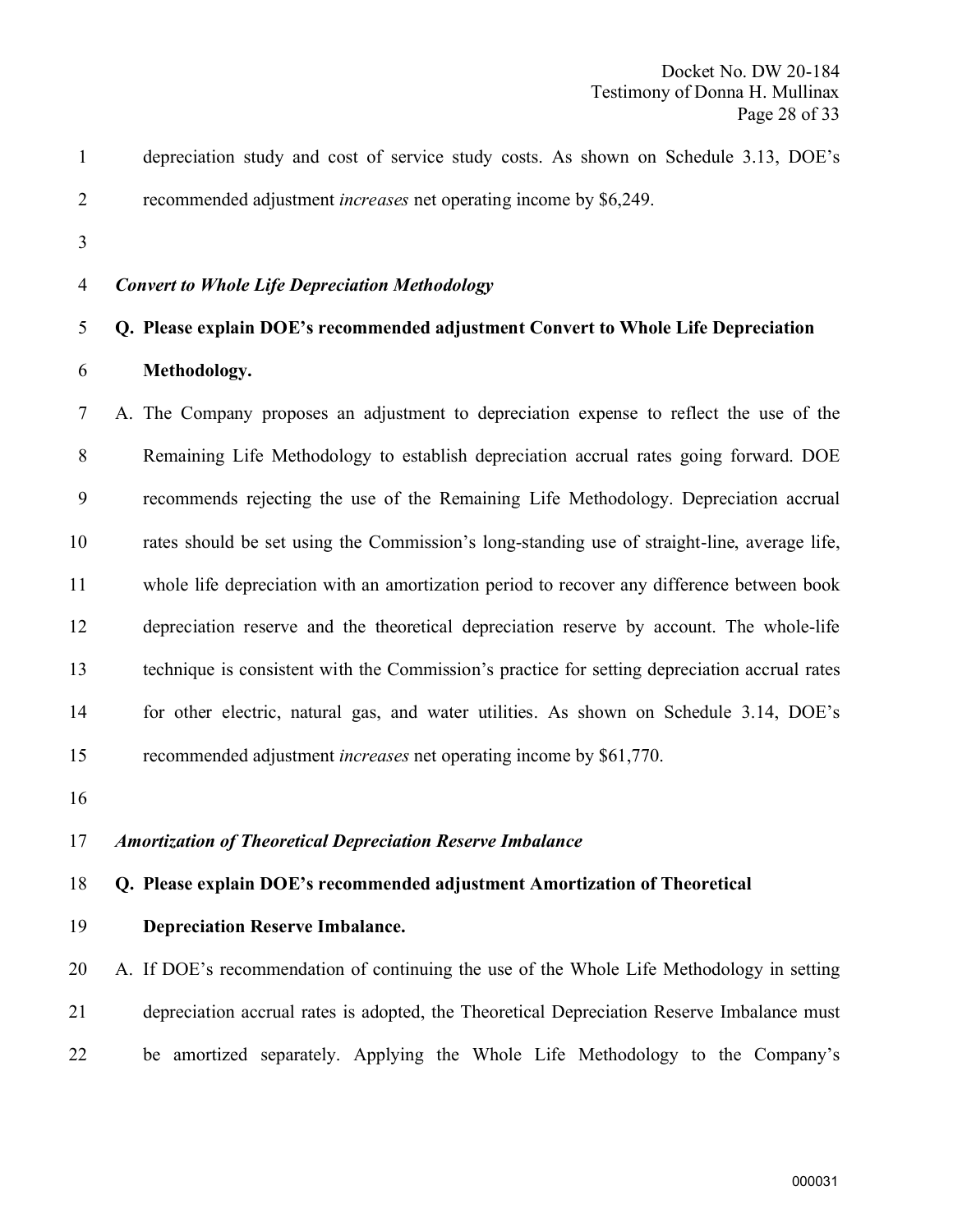Docket No. DW 20-184 Testimony of Donna H. Mullinax Page 29 of 33

depreciation study results in a Theoretical Reserve Imbalance of  $\{(147,560)\}^{26}$  DOE recommends that the Theoretical Depreciation Reserve Imbalance be amortized over ten years, the average duration between depreciation studies. The following table provides the time between rate case depreciation studies for the last several base distribution rate cases.



#### 5 Table 10: Period Between Depreciation Studies

|            | Year Study Performed |  | Time between   |
|------------|----------------------|--|----------------|
| Docket No. | Prior<br>Current     |  | <b>Studies</b> |
| DW 20-184  | 2008<br>2019         |  | 11             |
| DW 12-085  | No Study             |  |                |
| DW 08-098  | 1998<br>2008         |  | 10             |
| DW 99-057  | 1998                 |  |                |
| Average    |                      |  | 10.5           |

6

7 Adoption of a ten-year amortization period *reduces* depreciation expense by \$14,756. As 8 shown on Schedule 3.15, DOE's recommended adjustment increases net operating income 9 by \$10,760.

10

#### 11 Remove Customer Assistance Program

#### 12 Q. Please explain DOE's recommended adjustment Remove Customer Assistance

13 Program.

14 A. As discussed in the testimony of DOE Witness Anthony Leone, DOE recommends removing

- 15 the proposed \$10,000 funding of the Customer Assistance Program. As shown on Schedule
- 16 3.16, DOE's recommended adjustment increases net operating income by \$7,292.

<sup>&</sup>lt;sup>26</sup> AWS response to DOE 4-8 (Attachment DHM-22). The calculated accrued depreciation is less than the booked depreciation reserve.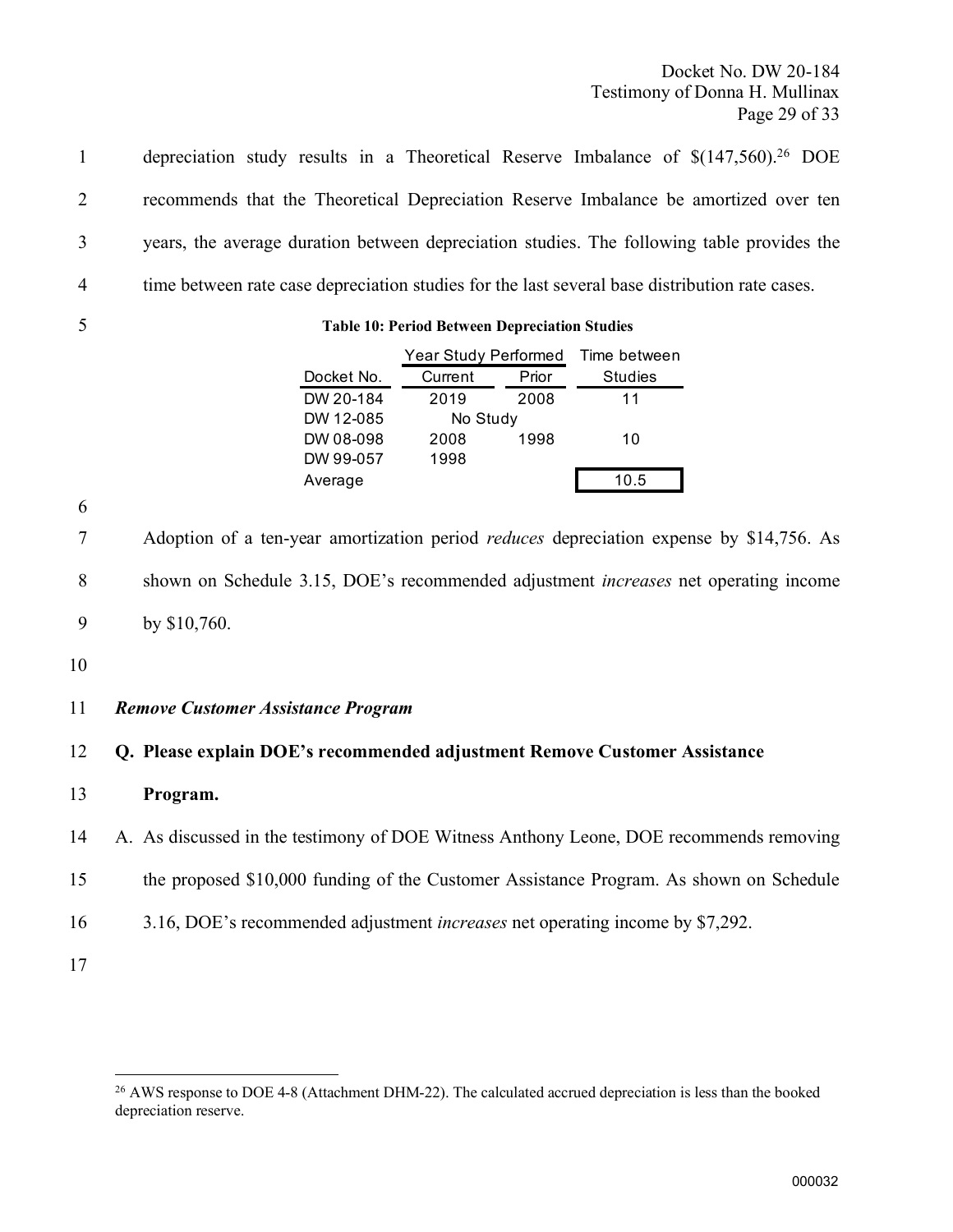#### Remove Eversource Aquarion Merger Costs Recovery Amortization

# Q. Please explain DOE's recommended adjustment Remove Eversource Aquarion Merger Costs Recovery Amortization.

 A. The Company is seeking recovery of Aquarion's share of the transaction costs from the 2017 merger between Eversource and Aquarion. The Company stated the transaction costs were \$5.7 million, and it has allocated 4.38% (based on customer count) of the total merger transaction costs or \$249,671. The Company's seeks recovery over ten years or \$24,967,  $($249,671 / \text{ten years}).^{27}$ 

#### 10 O. What does DOE recommend?

 A. DOE recommends that the recovery of the transaction costs be disallowed. In Docket No. DW 17-114, Eversource stated that "there will be no transaction premium and no related costs to Aquarion customers associated with the merger" (emphasis added). Presumably, this affirmation influenced the Commission's decision that Eversource's acquisition of Aquarion's parent company would have no adverse effect on rates, terms, service, or 16 operations and that Commission approval was not required under RSA 369:8, II(b)(1).<sup>28</sup>

 To now seek recovery of transaction costs is contrary to the testimony of Eversource when it sought approval of the transaction. As such, it is unreasonable that the New Hampshire ratepayers should bear any of the \$5.7 million the Company spent to consummate the merger. As shown on Schedule 3.17, DOE's recommended adjustment increases net operating income by \$18,206.

Direct Testimony of Debra A. Szabo, 21:16–31 (Bates 182).

DW 17-114 Letter from Debra A. Howland (October 13, 2017) (Attachment DHM-23).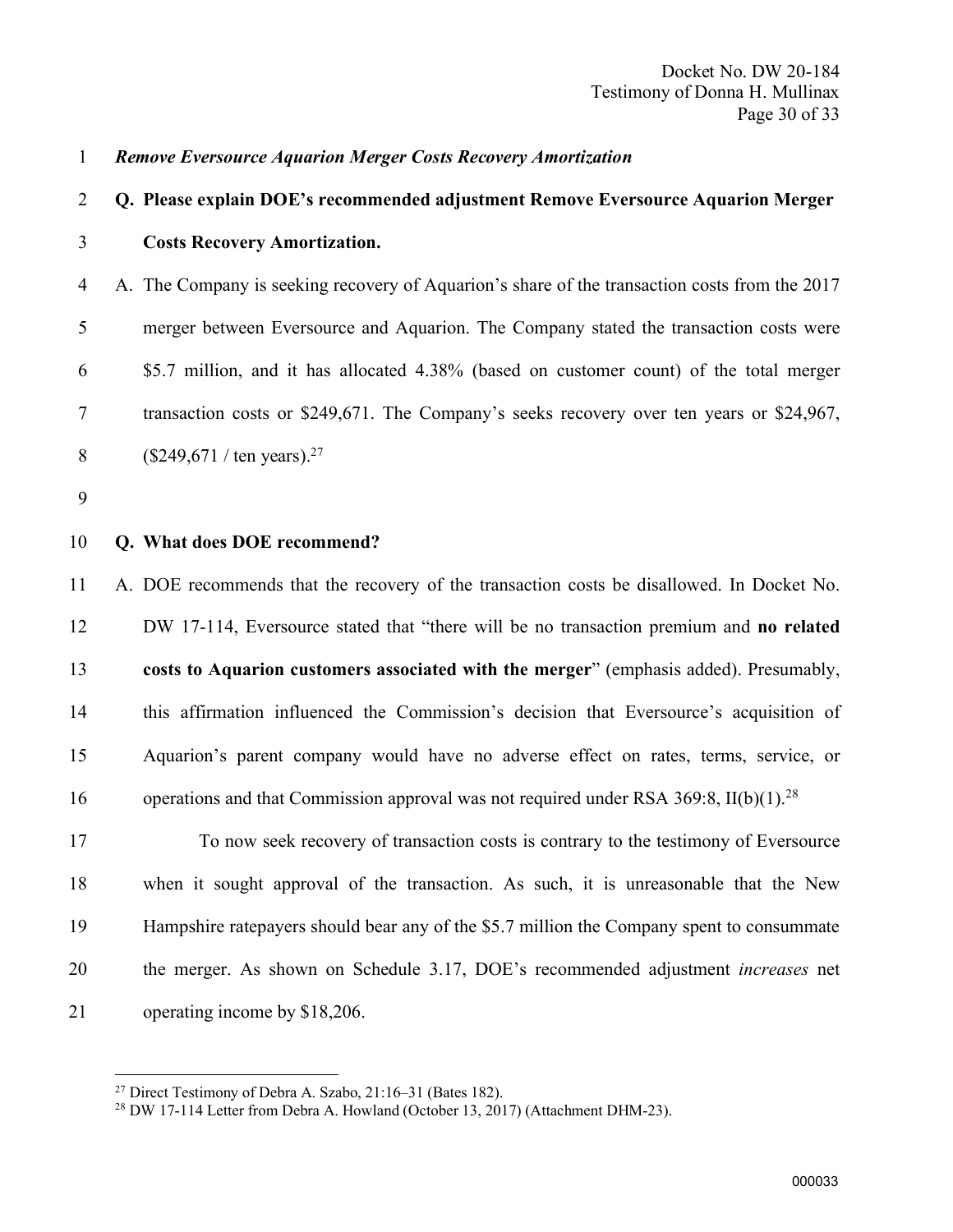#### Interest Synchronization

#### Q. Please explain DOE's recommended adjustment Interest Synchronization.

 A. The interest synchronization adjustment synchronizes rate base and cost of capital with the tax calculation. It is calculated by multiplying rate base by the weighted cost of debt to derive the interest expense. The calculated interest expense is then compared against the interest expense used by the Company in its computation of test year income tax expense. The adjustment for interest synchronization is the tax effect of the difference in interest expense. This adjustment ensures that the revenue requirement reflects the tax costs or tax savings from a change the interest earned on rate base. As shown on Schedule 3.18, DOE's 11 recommended adjustment *reduces* net operating income by \$121,006.

#### Step Adjustment

#### Q. Does DOE have any comments regarding the Step Increase?

A. DOE supports one step adjustment with the following recommended conditions:

- 1) The Step 1 Adjustment would include the actual amounts related to 2021 non- revenue-producing plant additions that have been examined and verified by DOE's Audit Staff.
- 2) The Step 1 Adjustment would include 2020 net post-test-year plant additions of \$6,695,500 that are recommended to be excluded from the Company's permanent rate request, subject to verification by DOE's Audit Staff.
- 22 3) The Step Adjustment revenue requirement calculation should reflect the Commission-approved rate of return in this proceeding.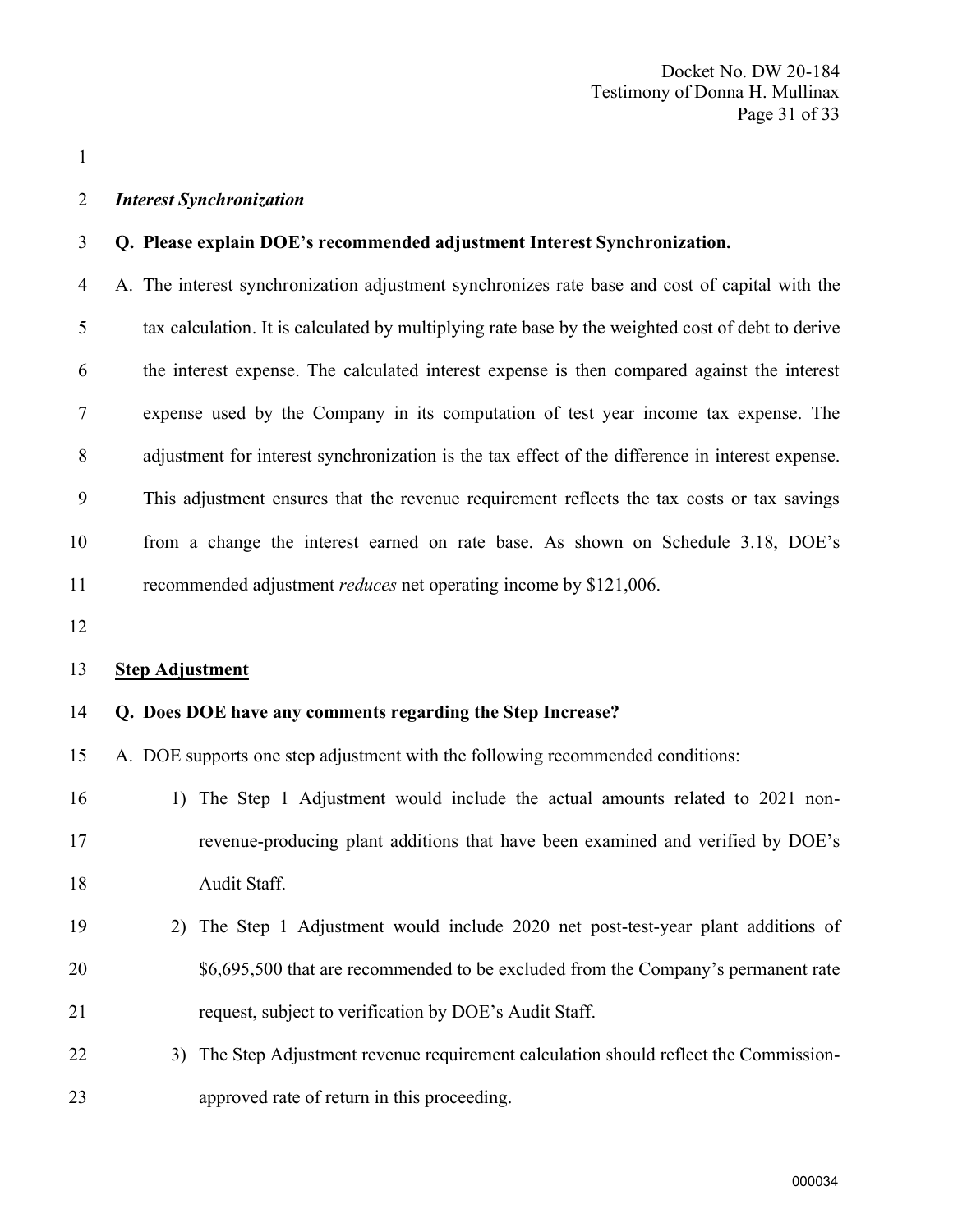| $\mathbf{1}$   | The Company will not make a WICA filing in 2022. The WICA-eligible projects<br>4)                  |
|----------------|----------------------------------------------------------------------------------------------------|
| $\overline{2}$ | from 2021 will be included in the Step 1 Adjustment.                                               |
| 3              | 5) The Step 1 Adjustment should reflect the Commission-approved depreciation accrual               |
| $\overline{4}$ | rates.                                                                                             |
| 5              | The Step 1 calculation methodology should be modified to improve transparency and<br>6)            |
| 6              | auditability as provided on Schedule 4.1.                                                          |
| 7              | The timing of filings for the Step 1 Adjustment is in compliance with the timing<br>7)             |
| 8              | presented by DOE Witness Robyn Descoteau.                                                          |
| 9              | The Company-proposed initial Step 1 Adjustment was \$927,636. <sup>29</sup> It was modified in its |
| 10             | November 30, 2021, update to $$646,621.^{30}$ At this time, subject to adjustment as discussed in  |
| 11             | items 1–7 above, DOE recommends a Step Increase of \$988,354. This amount includes the             |
| 12             | post-test-year projects that were removed from Schedule 3.1. DOE's recommended Step                |
| 13             | Increase is provided in Schedule 4.                                                                |
| 14<br>15       | <b>Conclusions</b>                                                                                 |
| 16             | Q. In conclusion, what is DOE's recommended increase to base revenue?                              |
| 17             | A. DOE is recommending a base rate decrease of no less than \$1,409,041. The following table       |
| 18             | shows the Company's original and updated revenue requirement request and DOE's                     |

recommendation.

AWS Schedule No 6(a), line 2.

 DW 20-184 Letter to Chairman Daniel Goldner from Matthew J. Fossum (November 30, 2021), Schedule No 6(a), line 2.